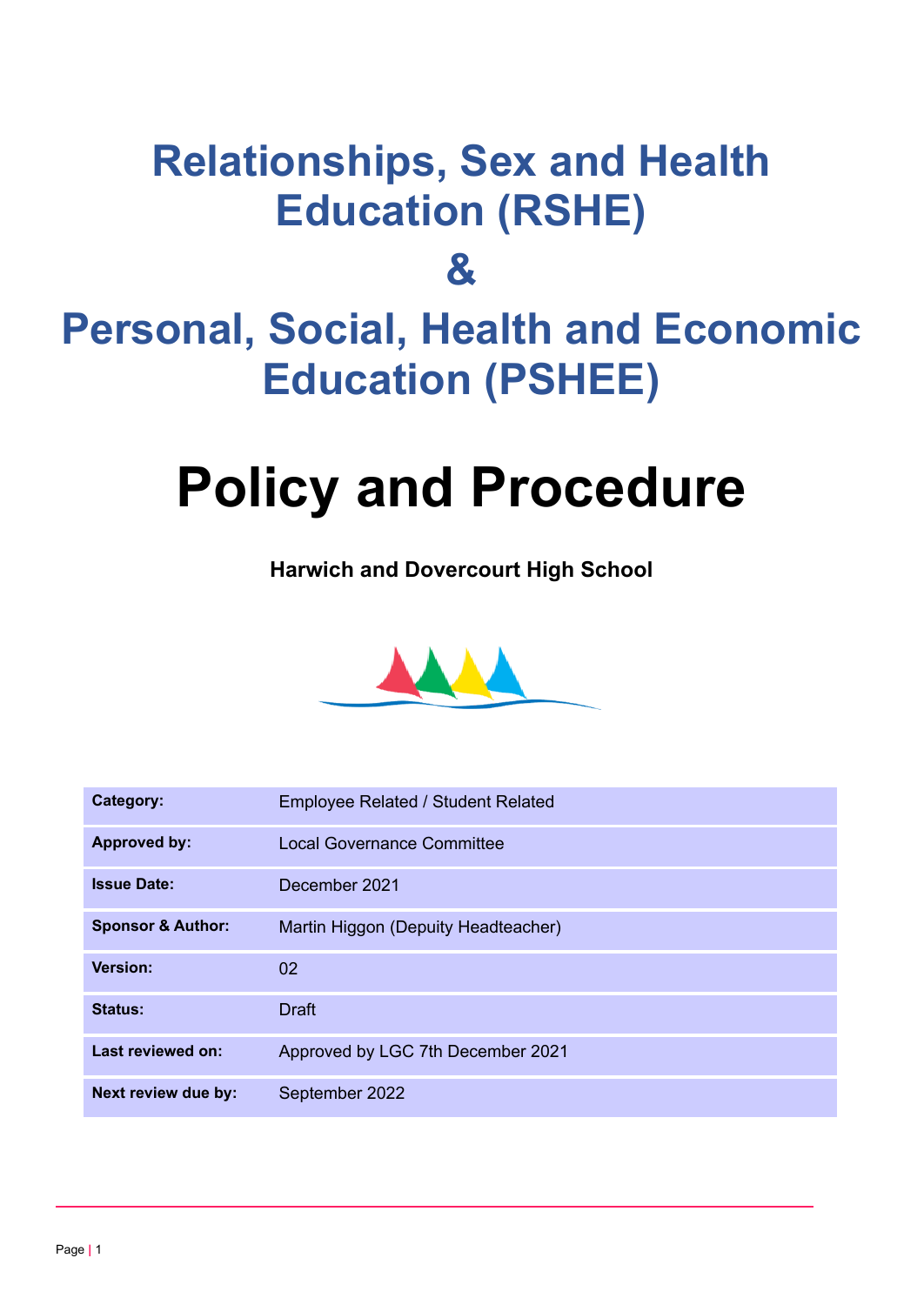#### **Ownership and Control**

#### **History**

| <b>Version</b> | <b>Author</b> | <b>Dated</b>     | <b>Status</b> | <b>Details</b>                                                                                                                                      |
|----------------|---------------|------------------|---------------|-----------------------------------------------------------------------------------------------------------------------------------------------------|
| 01             | <b>SSA</b>    | <b>July 2020</b> | Approved      | Draft approved by LGC on 2 <sup>nd</sup> July 2020 for<br>parental consultation and final policy<br>distribution. Policy was issued 23rd July 2020. |
| 01             | <b>SSA</b>    | <b>July 2021</b> | Approved      | Approved by LGC 5th July 2021.                                                                                                                      |
| 02             | MHi/JLo       | December 2021    | Approved      | Approved by LGC 7th December 2021                                                                                                                   |
|                |               |                  |               |                                                                                                                                                     |

#### **Intended Audience**

| <b>Intended Audience</b>       | Intended Method of Distribution |
|--------------------------------|---------------------------------|
| Students, Parents/Carers/Staff | Website, SharePoint Drive       |
|                                |                                 |

#### **AMENDMENT TRACKER**

### **Summary of all changes being proposed in this policy review:**

| Page | <b>Details of amendment</b>                                                                        |
|------|----------------------------------------------------------------------------------------------------|
|      | Wording amended from "students are encouraged to consider" to "students consider".                 |
|      | Bulletin point   Sentence added at end of bullet point: "Issues surrounding peer-on-peer abuse are |
| -11  | openly discussed and studied."                                                                     |
| 14   | Date changed on title of document to 2021-2022                                                     |
|      |                                                                                                    |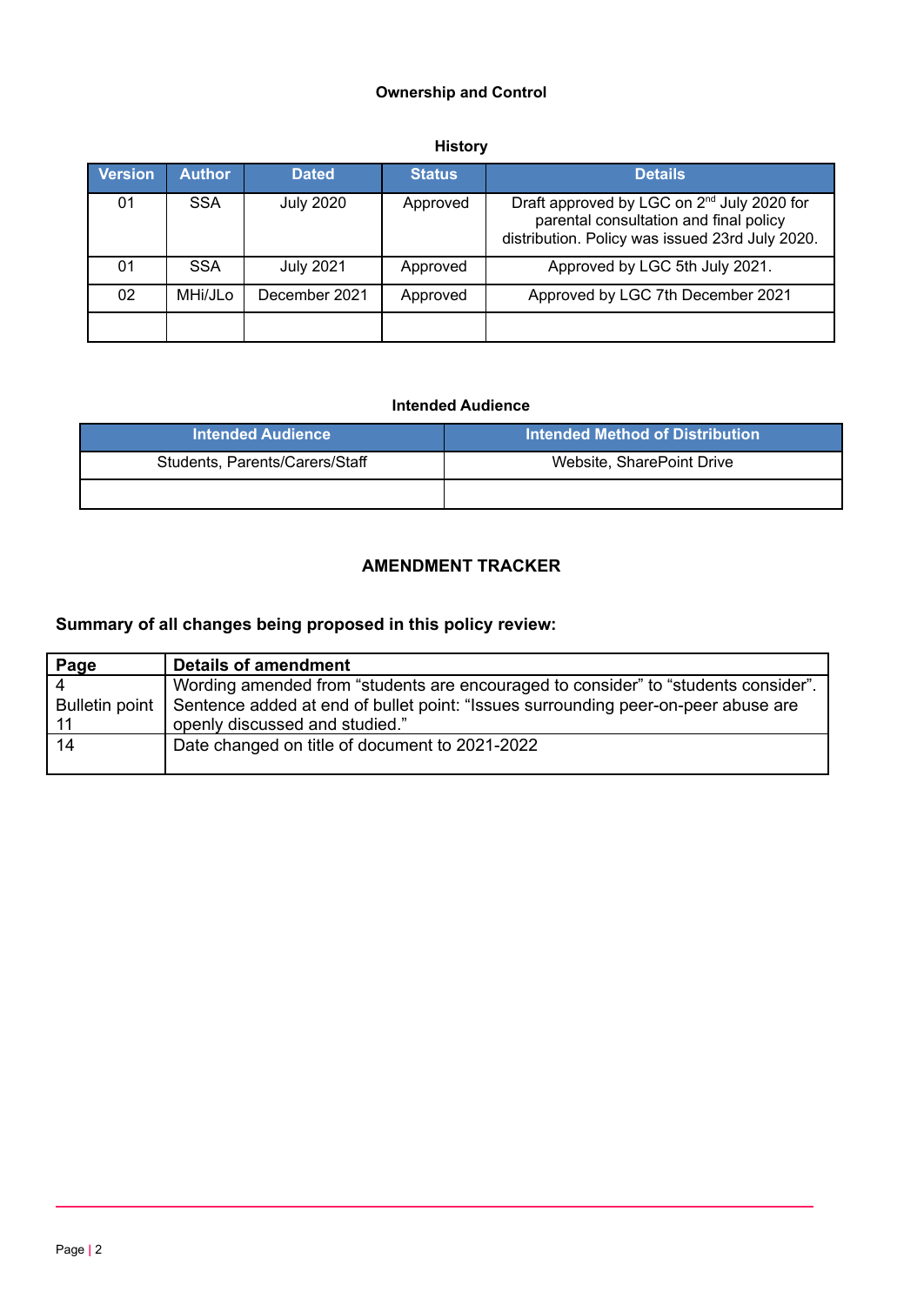## **Contents**

| 1. Aims of RSHE                                                                | $\boldsymbol{4}$ |
|--------------------------------------------------------------------------------|------------------|
| 2. PSHEE Overview                                                              | 4                |
| 3. Statutory requirements                                                      | 6                |
| 4. Policy development                                                          | 6                |
| 5. Definition of RSHE                                                          | $6\phantom{1}6$  |
| 6. Curriculum                                                                  | $\overline{7}$   |
| 7. What is high quality Relationship and Sex Education?                        | $\overline{7}$   |
| 8. Delivery of RSHE                                                            | 8                |
| 9. Roles and responsibilities                                                  | 9                |
| 10. Parents' right to withdraw                                                 | 10               |
| 11. Training                                                                   | 11               |
| 12. Monitoring arrangements                                                    | 11               |
| 13. Safeguarding and Confidentiality                                           | 11               |
| 14. Diversity                                                                  | 12               |
| 15. Lesbian, Gay, Bisexual and Trans (LGBTQ+) and work on 'Different Families' | 12               |
| 16. Healthy Schools                                                            | 12               |
| Appendix 1: Curriculum Map                                                     | 14               |
| Appendix 2: By the end of secondary school pupils should know:                 | 16               |
| Appendix 3: Parent form: withdrawal from sex education within RSHE             | 19               |
| Appendix 4: Sex Education in the National Curriculum for Science               | 20               |
|                                                                                |                  |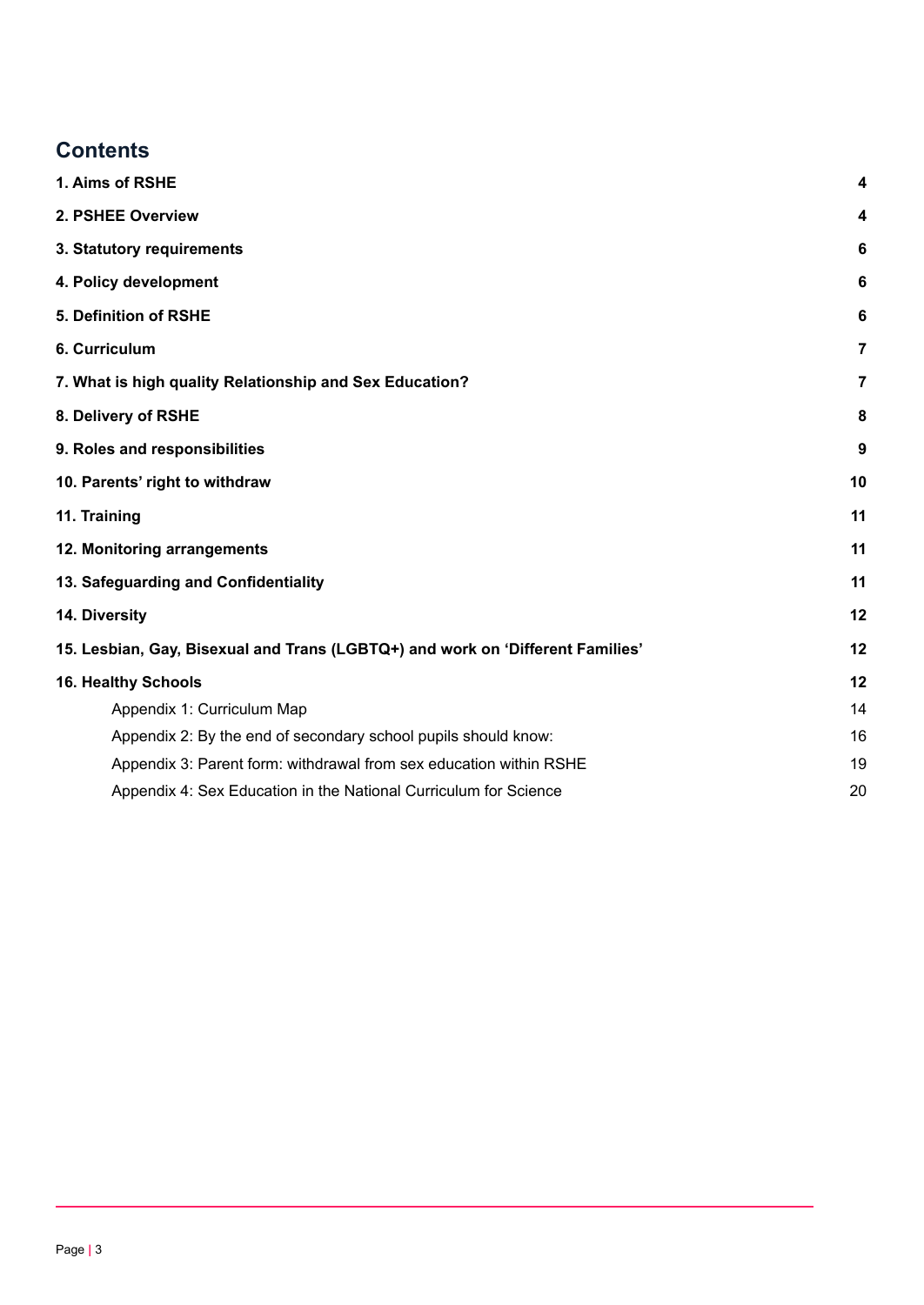#### <span id="page-3-0"></span>**1. Aims of RSHE**

The aims of relationships, sex, and health education (RSHE) at our school are to:

- Provide a framework in which sensitive discussions can take place.
- Prepare students for puberty and give them an understanding of sexual development and the importance of health and hygiene.
- To give young people the information they need to help them develop healthy, nurturing relationships of all kinds, not just intimate relationships.
- Help students develop feelings of self-respect, confidence, and empathy.
- To foster gender equality and LGBT+ equality.
- Create a positive culture around issues of sexuality and relationships.
- Teach students the correct vocabulary to describe themselves and their bodies.
- To provide Health education in order for students to live healthy and successful lives.
- To present facts in an objective and balanced manner, in order to enable students to comprehend a range of sexual attitudes and behaviour in present day society.
- To help students to consider their own attitudes and to make informed, reasoned, and responsible decisions about the attitudes that they should be encouraged to adopt while they are at school and in adulthood.
- Set a clear moral framework of physical aspects of sexual behaviour, in which students consider the importance of self-restraint, dignity and respect for themselves and others, and helped to recognise the physical, emotional and moral risks of casual and promiscuous sexual behaviour. Issues surrounding peer-on-peer abuse are openly discussed and studied.
- To inform students how to appreciate the benefits of a stable family life and the responsibilities of parenthood.
- Recognise that all genders should behave responsibly in sexual matters.
- Reflect on what makes a healthy or unhealthy relationship and how to respond in different situations.
- To know what is and is not legal.

#### <span id="page-3-1"></span>**2. PSHEE Overview**

Personal, Social, Health & Economic Education (PSHEE) & Citizenship is a basic entitlement for all students at Harwich and Dovercourt High School. It is embedded within the ethos of the school and is reflected in the general aims of the school. PSHEE & Citizenship is a taught lesson that promotes students' well-being and self-esteem enabling them to take responsibility for their future life choices. Resources are provided to staff and students by the Head of PSHE & Citizenship Education.

| <b>Personal</b> – to do with ourselves.                                         | <b>PSHEE</b> covers three different topics:                                                                                                                                                                |
|---------------------------------------------------------------------------------|------------------------------------------------------------------------------------------------------------------------------------------------------------------------------------------------------------|
| <b>Social</b> – to do with our interactions<br>and relationships with others.   | Living in the Wider World – focuses on careers, personal finance, independent living,<br>British Values, skills for life, personal values and SMSC (spiritual, moral, social and cultural<br>development). |
| Health - all about looking after our<br>bodies both mentally and<br>physically. | Health and Wellbeing – focuses on health, hygiene, exercise, mental health, personal<br>safety, drugs and alcohol.                                                                                         |
| <b>Economic</b> $-$ to do with the<br>economy.                                  | Relationships and Sex Education (RSE) – focuses on sex, relationships, friends and family<br>matters, LGBT+, positive and unhealthy relationships.                                                         |

PSHEE & Citizenship is about what it is to be a person, and how to be a valuable member of society. Fundamentally, this is concerned with the exploration of values and attitudes, with the development of skills, and with the acquisition of relevant knowledge and understanding. This should enable students to lead confident, healthy, responsible lives as individuals and a contributing part of society. From making responsible decisions to succeeding in their first job, PSHEE helps to manage many of the most critical opportunities, challenges, and responsibilities they will face growing up.

We want all our students to be healthy and to achieve at school and in life. We believe that by providing opportunities at school for enhancing emotional and physical health, we will improve long term health, reduce health inequalities, increase social inclusion, and raise achievement for all. Students are encouraged to take part in a wide range of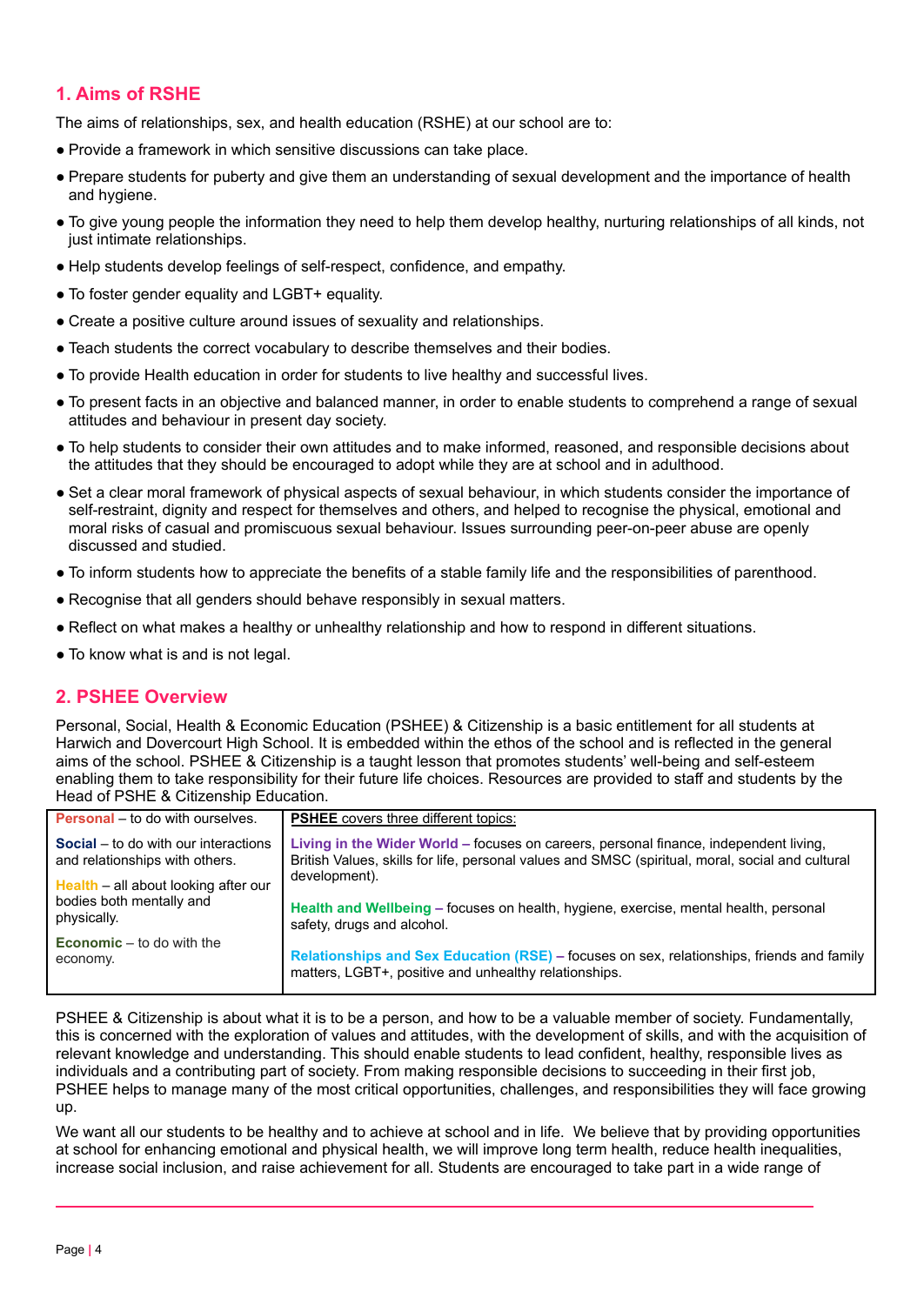activities and experiences across and beyond the curriculum, contributing fully to the life of the school and the wider community. In particular the pastoral system, and the many activities organised within, support an inclusive and participatory ethos.

#### **PSHEE & Citizenship aims to enable students to:**

- Value others and feel valued.
- Respect others and be respected.
- Be independent, but also interdependent.
- Behave responsibly and to understand the consequences of actions.
- Have a concern for justice and uphold the rights of others.
- Treat others the way they wish to be treated.
- To prepare students for a world we can't envisage so when they're stuck with something they've never seen before they choose to think instead and act appropriately.

PSHEE and Citizenship gives students the opportunities to reflect on their experiences and understand how they are developing personally and socially, encompassing many of the SMSC (spiritual, moral, social and cultural development) issues in their lives and that of others in society. This will allow them to build meaningful relationships. It also promotes students' well-being and self-esteem enabling them to take responsibility for their future life choices.

Outside of the main curriculum, there are a series of drop-down enrichment days, where students study a particular PSHEE, Citizenship or Careers topic or topics for the entire day. Currently there are 3 per year, with the topic and purpose of each day, for each year group, reviewed.

The following, listed below, add value to the PSHEE and Citizenship covered through the main curriculum.

- Assemblies.
- Community / Year group activities.
- School charities.
- Cross-curricular projects.
- Theatre groups.
- Outside speakers and invited visitors.
- Tutor periods.
- Mentoring.
- Whole school events, such as sports day.
- Educational visits, school trips and Residential experiences.
- Sports teams.
- SIGMA and school newsletters.
- Young enterprise schemes.

#### **Success criteria for PSHEE**

Students will have an excellent knowledge of how to live a healthy and safe lifestyle. They will leave Harwich and Dovercourt High School with high quality life and employability skills.

The personal development of our students will lead to the majority of them being confident and articulate, showing mutual respect to each other and above all will develop maturity across the year groups.

#### **Quality of teaching in PSHEE (Drop down days and timetabled lessons)**

PSHEE enrichment days will be well planned in advance, in liaison with the postholder responsible for PSHEE. Lessons will be available to non-subject specialists providing clear guidance on how certain difficult issues may be approached with students, for example FGM or CIC.

Same gender staffing will be used as and where appropriate, for example with areas of sex education.

At the start of lessons, learning objectives will be made clear and there will be frequent checks on the understanding through review. Lessons will conclude with a plenary covering what has been learnt but also leaving students with a positive view of the subject matter. This will foster excellent relationships between staff and students encouraging greater participation and improved behaviour. Students will develop their vocabulary, reading, writing and oracy skills.

Teachers will have an awareness of PSHEE and Citizenship and be able to skillfully manage discussions on sensitive and, sometimes, controversial issues.

Outside speakers who are subject experts will be brought into the school, where appropriate, to inform our students and enrich the curriculum.

Students are responsible for their own learning and are unafraid to challenge concepts presented to them. They will feel confident to question teachers and visitors to broaden their understanding of the subject matter.



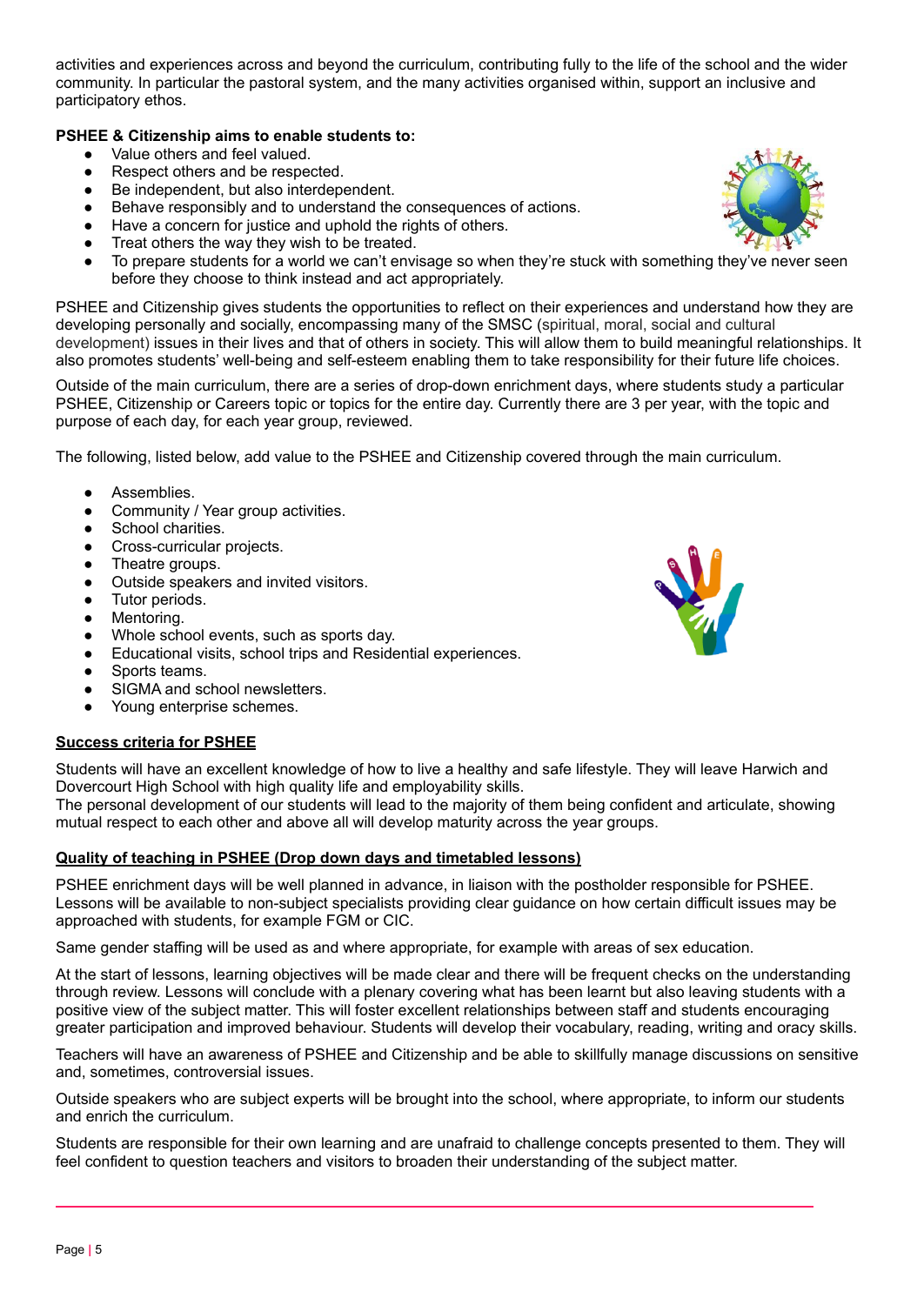#### <span id="page-5-0"></span>**3. Statutory requirements**

At Harwich and Dovercourt High School, we believe it is essential that we prepare our students for the challenges of life, PSHEE, Citizenship, Careers and RSHE being part of this. Children from the age of 11 years upward are to be taught RSHE, becoming a statutory requirement, along with health education, in 2020.

As a secondary academy school we must provide RSHE to all pupils as per section 34 of the [Children](http://www.legislation.gov.uk/ukpga/2017/16/section/34/enacted) and Social work act [2017.](http://www.legislation.gov.uk/ukpga/2017/16/section/34/enacted)

In teaching RSHE, we are required to have regard to *quidance* issued by the secretary of state as outlined in section 403 of the [Education](http://www.legislation.gov.uk/ukpga/1996/56/contents) Act 1996.

The 1988 Education Act requires school to:

- Promote the spiritual, moral, social, cultural, and physical development of pupils.
- Prepare pupils for the opportunities, responsibilities, and experiences of adult life.

The Relationships Education, Relationships and Sex Education and Health Education (England) Regulations 2019, made under sections 34 and 35 of the Children and Social Work Act 2017, make Relationships and Sex Education (RSE) compulsory for all pupils receiving secondary education. They also make Health Education compulsory in all schools. Personal, Social, Health and Economic Education (PSHEE) will continue to be compulsory at Harwich and Dovercourt High School. At Harwich and Dovercourt High School we teach RSHE as set out in this policy.

#### <span id="page-5-1"></span>**4. Policy development**

This policy has been developed and agreed in consultation with staff, governors, pupils, parents/carers and various external bodies. The consultation and policy development process involved the following steps:

- 1. Review a member of staff or working group pulled together all relevant information including relevant national and local guidance.
- 2. Staff consultation all school staff were given the opportunity to look at the policy and make recommendations. Staff teaching PSHEECC/RSHE were consulted during our yearly curriculum review.
- 3. Parent/stakeholder consultation parents and any interested parties will be invited to attend a meeting about the policy. A draft policy will be provided for parental / guardian consultation.
- 4. Pupil consultation we investigated what exactly pupils want from their RSHE / PSHEE.
- 5. Ratification once amendments were made; the policy was shared with governors and ratified

#### <span id="page-5-2"></span>**5. Definition of RSHE**

#### **Relationship, Sex and Health Education (RSHE):**

The aim of RSHE is to give young people the information they need to help them develop healthy, nurturing relationships of all kinds, not just intimate relationships. It should enable them to know what a healthy relationship looks like and what makes a good friend, a good colleague and a successful marriage or other type of committed relationship. It also covers contraception, developing intimate relationships and resisting pressure to have sex (and not applying pressure). It should teach what is acceptable and unacceptable behaviour in relationships.

This will help pupils understand the positive effects that good relationships have on their mental wellbeing, identify when relationships are not right and understand how such situations can be managed.

To embrace the challenges of creating a happy and successful adult life, pupils need knowledge that will enable them to make informed decisions about their wellbeing, health, and relationships and to build their self-efficacy. Pupils can also put this knowledge into practice as they develop the capacity to make sound decisions when facing risks, challenges, and complex contexts. Everyone faces difficult situations in their lives. PSHEE, Citizenship and RSHE can support young people to develop resilience, to know how and when to ask for help, and to know where to access support.

The aim of teaching pupils about physical health and mental wellbeing is to give them the information that they need to make good decisions about their own health and wellbeing. It should enable them to recognise what is normal and what is an issue in themselves and others and, when issues arise, know how to seek support as early as possible

from appropriate sources. Pupils should also be taught about problems and challenges. This will include information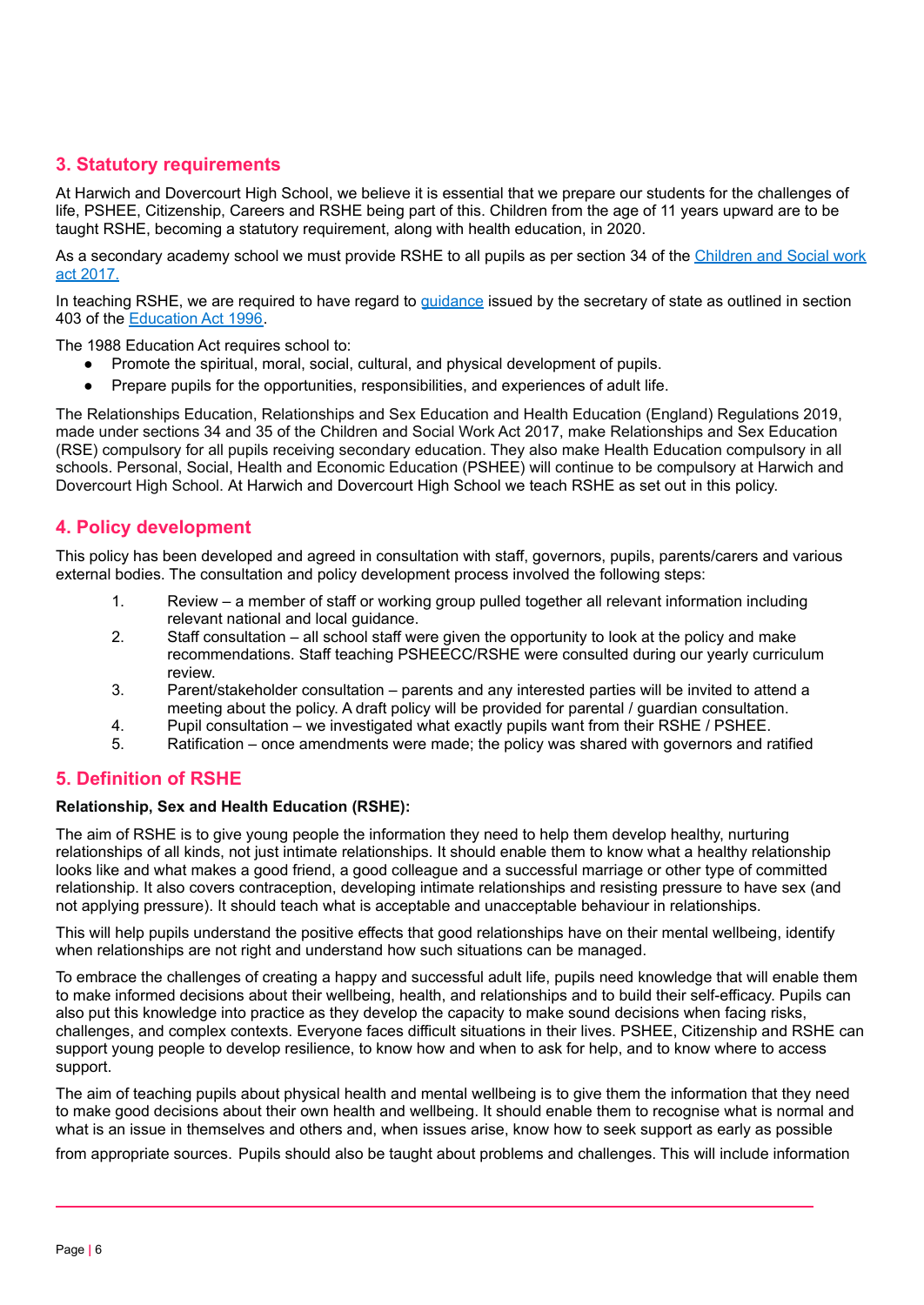about the prevalence and characteristics of more serious mental and physical health conditions, drugs, alcohol, and information about effective interventions.

Physical health and mental wellbeing are interlinked, and it is important that pupils understand that good physical health contributes to good mental wellbeing, and vice versa.

RSHE is about the emotional, social, moral, and cultural development of pupils, and involves learning about relationships, sexual health, sexuality, healthy lifestyles, health, diversity and personal identity.

RSHE involves a combination of sharing information and exploring issues and values.

RSHE is not about the promotion of sexual activity. Research has shown that RSHE reduces underage intercourse, teen pregnancies, and the spread of sexually transmitted diseases.

RSHE will help support pupils gain accurate information, develop skills, and form positive beliefs, values, and attitudes. It also gives pupils essential skills for building positive, enjoyable, respectful, loving, and non-exploitative relationships, staying safe both on and offline. It enables them to take responsibility for their body, relationships, reproduction, sexual health, and wellbeing.

#### <span id="page-6-0"></span>**6. Curriculum**

Our curriculum is set out as per Appendix 1, but we may need to adapt it as and when necessary. For more information about our curriculum, see our curriculum map in Appendix 1.

RSHE is an integral element of a broader Personal, Social, Health and Economic Education (including Citizenship and Careers) curriculum. Students at Harwich and Dovercourt High School receive two 75-minute PSHEECC lessons a fortnight. RSHE will be studied in these lessons.

We have developed a new spiral curriculum in consultation with parents, pupils, and staff, considering the age, needs and feelings of pupils. If pupils ask questions outside the scope of this policy, teachers will respond in an appropriate manner, so they are fully informed and do not seek answers online.

Our curriculum meets the requirements and guidance provided by the DfE and PSHE association. The curriculum is reviewed regularly to ensure that it stays relevant to the needs of our students.

Parents/guardians are key figures in helping children to cope with the physical and emotional aspects of growing up and in preparing them for the challenges and responsibilities which sexual maturity brings. The implementation of this curriculum will support both parents, carers/ guardians, and students.

Relationship, Sex and Health Education will be part of a broader whole school curriculum as subjects including Science, Sport, PE, Health Studies and Drama will cover some of the content included in their current schemes of work. Condom / Contraception Skills are taught during PSHEECC & enrichment days to Year 8 upwards.

PSHEE, Citizenship, Careers and RSHE is also delivered as three enrichment drop down days throughout the academic year. During these days, a variety of professionals and guest speakers come into the school to deliver training, presentations, and sessions for our students. These days further enrich student's education and experiences by providing real life examples and/or practical experiences.

We ensure RSHE & PSHEE is inclusive and meets the needs of all our students, including those with special educational needs and disabilities (SEND) by enduring lessons are differentiated to meet the individual needs to the student.

#### <span id="page-6-1"></span>**7. What is high quality Relationship and Sex Education?**

The 12 principles for delivery of high quality RSHE in all schools have been set out by the Sex Education Forum all based on evidence-based practice:

http://www.sexeducationforum.org.uk/resources/advice-guidance/principles-good-rse

1. Is an identifiable part of our personal, social, health and economic (PSHE) education curriculum, which has planned, timetabled lessons across all the Key Stages.

2. Is taught by staff regularly trained in RSHE and PSHEE (with expert visitors invited in to enhance and supplement the programme where appropriate).

3. Works in partnership with parents and carers, informing them about what their children will be learning and about how they can contribute at home.

4. Delivers lessons where pupils feel safe and encourages participation by using a variety of teaching approaches with opportunities to develop critical thinking and relationship skills.

5. Is based on reliable sources of information, including about the law and legal rights, and distinguishes between fact and opinion.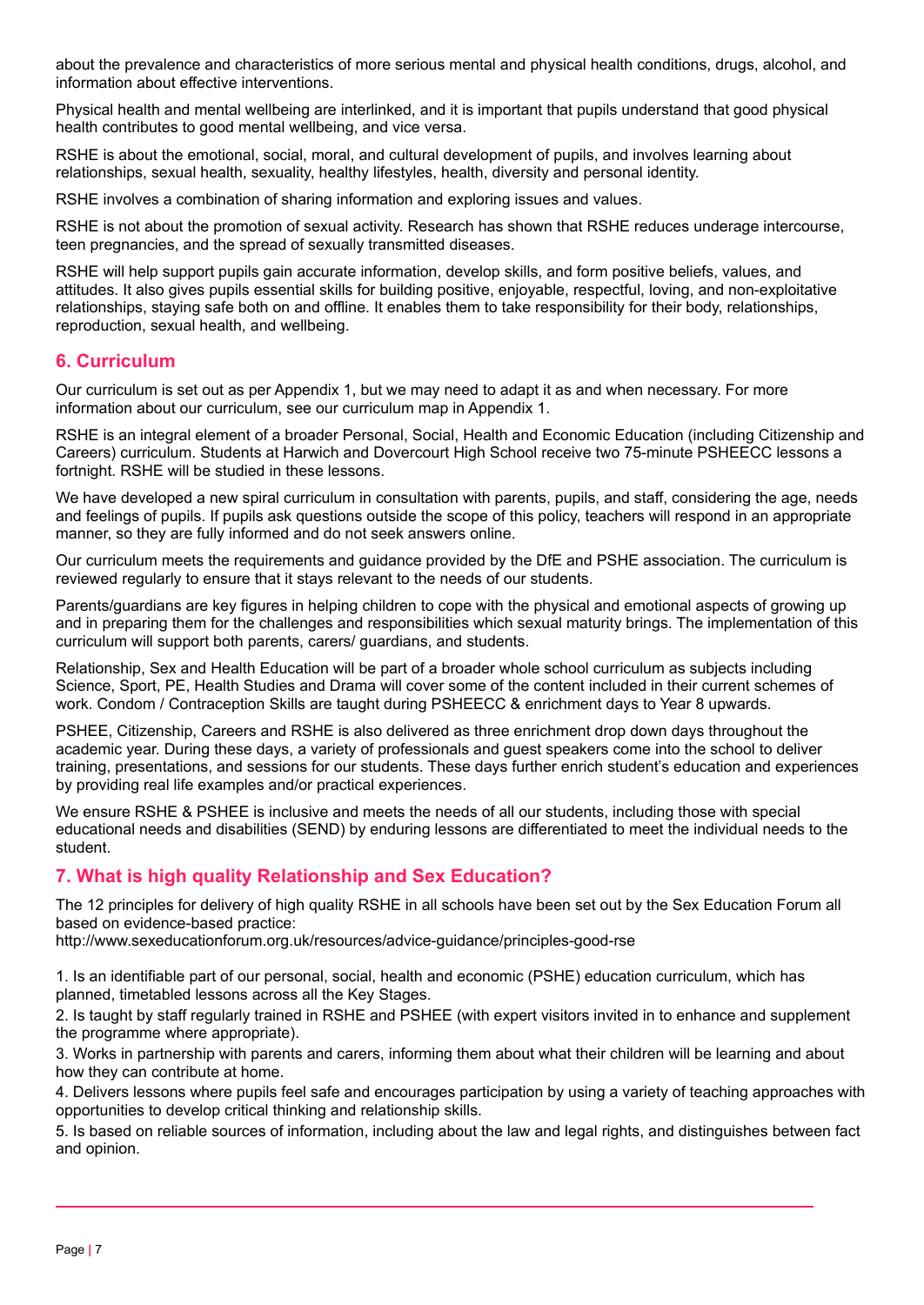6. Promotes safe, equal, caring, and enjoyable relationships and discusses real-life issues appropriate to the age and stage of pupils, including friendships, families, consent, relationship abuse, sexual exploitation, and safe relationships online.

7. Gives a positive view of human sexuality, with honest and medically accurate information, so that pupils can learn about their bodies and sexual and reproductive health in ways that are appropriate to their age and maturity.

8. Gives pupils opportunities to reflect on values and influences (such as from peers, media, faith, and culture) that may shape their attitudes to relationships and sex, and nurtures respect for different views.

9. Includes learning about how to get help and treatment from sources such as the school nurse and other health and advice services, including reliable information online.

10. Fosters gender equality and LGBT+ (lesbian, gay, bisexual, trans) equality and challenges all forms of discrimination in RSHE lessons and in every-day school life.

11. Meets the needs of all pupils with their diverse experiences - including those with special educational needs and disabilities.

12. Seeks pupils' views about RSHE so that teaching can be made relevant to their real lives and assessed and adapted as their needs change.

#### <span id="page-7-0"></span>**8. Delivery of RSHE**

RSHE is taught within the personal, social, health and economic (PSHE) education curriculum. Biological aspects of RSHE are also taught within the science curriculum, and other aspects are included in drama, sport, food technology, PE, and Health studies.

Pupils also receive stand-alone sex education sessions delivered by a trained health professional during PSHEE and Citizenship drop down enrichment days. When healthcare professionals are involved, they are bound by their code of conduct to maintain strict confidentiality.

RSHE focuses on giving young people the information they need to help them develop healthy, nurturing relationships of all kinds including:

- Families.
- Respectful relationships, including friendships.
- Online and media.
- Being safe.
- Intimate and sexual relationships, including sexual health.

*For more information about our RSHE curriculum, see Appendices 1 and 2.*

These areas of learning are taught within the context of family life taking care to ensure that there is no stigmatisation of children based on their home circumstances (families can include single parent families, LGBT parents, families headed by grandparents, adoptive parents, foster parents/carers amongst other structures) along with reflecting sensitively that some children may have a different structure of support around them (for example: looked after children or young carers).

#### **Why is RSHE in schools important?**

High quality RSHE helps create safe school communities in which pupils can grow, learn, and develop positive, healthy behaviour for life, and for the following reasons:

- RSHE plays a vital part in schools fulfilling their statutory duties to protect and safeguard their pupils. Ofsted is clear that schools must have an RSHE programme that enables pupils to learn about safety and risks in relationships.
- Schools maintain a statutory obligation under the Children Act (2004) to promote their pupils' wellbeing and under the Education Act (1996) to prepare children and young people for the challenges, opportunities, and responsibilities of adult life.
- The Relationships Education, Relationships and Sex Education and Health Education (England) Regulations 2019, made under sections 34 and 35 of the Children and Social Work Act 2017, make Relationships Education compulsory for all pupils receiving primary education and Relationships and Sex Education (RSE) compulsory for all pupils receiving secondary education from September 2020. They also make Health Education compulsory in all schools except independent schools. Personal, Social, Health and Economic Education (PSHEE) continues to be compulsory in independent schools.
- Children and young people want to be prepared for the physical and emotional changes they undergo at puberty, and young people want to learn about relationships. Older pupils frequently say that relationships and sex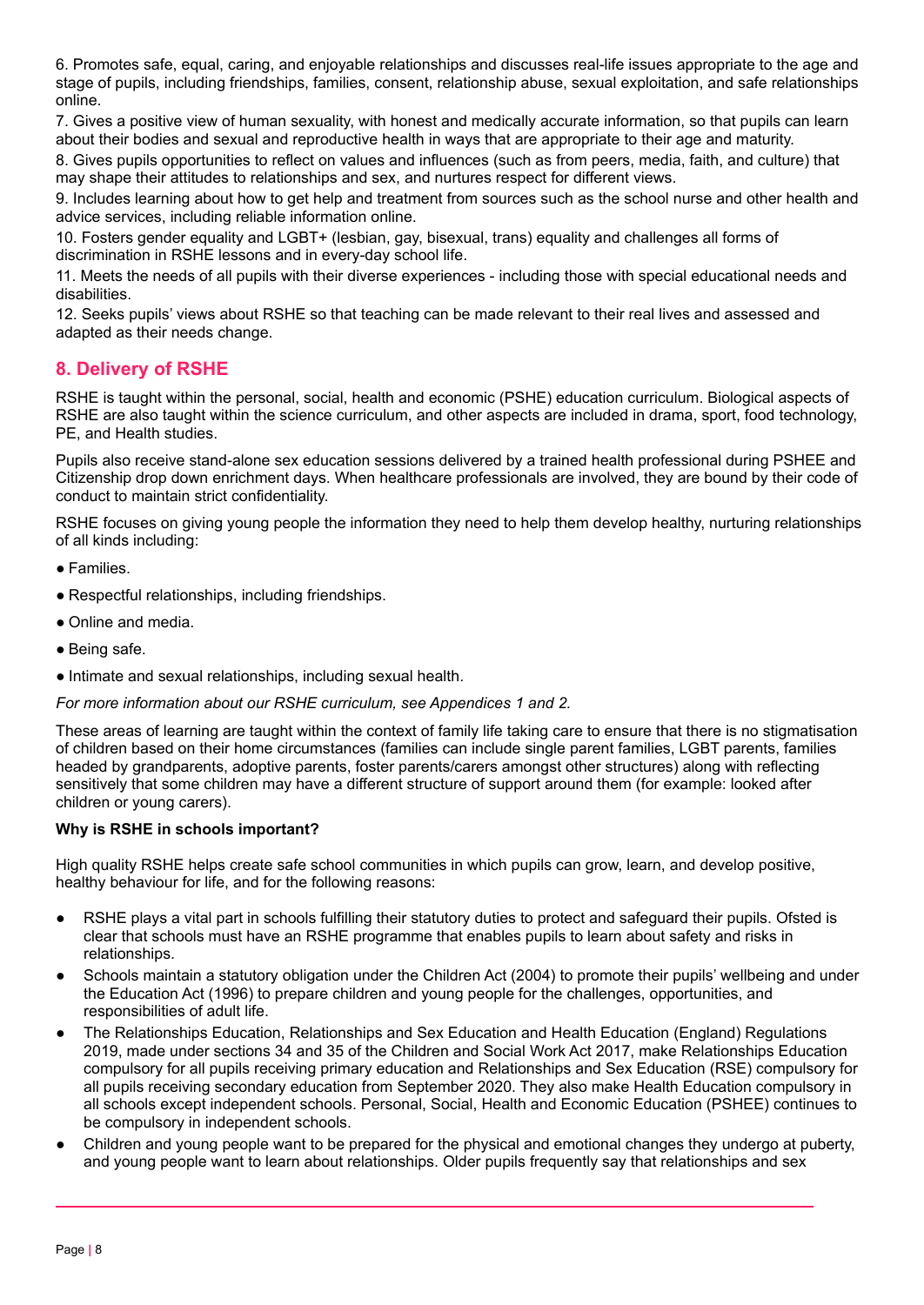education was 'too little, too late and too biological'. Ofsted reinforced this in their 2013 Not Yet Good Enough report.

- Technology is evolving at a tremendous pace. The need to protect children and young people from inappropriate online content, cyber-bullying and exploitation is a growing concern. A comprehensive RSHE programme can support in addressing these issues.
- Research shows that a comprehensive RSE programme delays sexual activity for young people and increases the likelihood of using contraception. A link has been shown between effective school based RSE and reductions in teenage pregnancy (National Survey of Sexual Attitudes and Lifestyles 2013).

#### <span id="page-8-0"></span>**9. Roles and responsibilities**

#### **9.1 The Governing body**

The governing body will approve the RSHE & PSHEE policy and hold the headteacher to account for its implementation. The governing body will also have responsibility to ensure HDHS has an up-to-date policy that describes the content and organisation of RSHE/PSHEE. The policy will be reviewed on a yearly cycle or sooner if necessary.

The governing body needs to ensure pupils are protected from teaching and materials which are inappropriate, having regard to the age, religious and cultural background of the pupils. It will ensure that the policy is available to parents and that parents know of their right to withdraw their children.

The school will have a dedicated link governor for RSHE & PSHEE.

#### **9.2 The Headteacher**

The Headteacher has responsibility for the day-to-day management of all aspects of the school's work, including teaching and learning. The Head teacher's responsibilities in respect of RSHE (delegated to the Assistant Head teacher / subject leader i/c PSHEECC) are to:

- Work with governors to ensure compliance with the statutory guidance.
- Liaise with the PSHE leader to ensure the effective delivery of the RSHE within the curriculum is being monitored.
- Keep the governing body fully informed of provision, issues, and progress around RSHE issues.
- Act upon any concerns which may arise from pupil's disclosure during RSHE sessions.
- Monitor staff training requirements in relation to effective teaching and learning of RSHE.
- Ensure parents/carers are informed when their children will be taught RSHE to support a partnership approach but also that they do have the right to withdraw their child.

#### **9.3 Head of Department / Faculty**

The head of department / faculty is responsible for ensuring that PSHEE, RSHE, Citizenship and Careers is taught consistently across the school, and for managing requests to withdraw pupils from non-statutory/non-science components of RSHE (see section 8). The head of department / faculty is also the schools Healthy Schools Leader.

The schools PSHEECC leader is responsible for all aspects of the subject including RSHE. In respect of RSHE, responsibilities are to:

- Ensure the implementation and quality of long term and medium term PSHEECC and RSHE schemes of work.
- Ensure that all staff are confident in the skills to teach and discuss PSHEECC / RSHE issues as trained, competent staff are essential to raising standards.
- Consider the needs of all pupils, and to achieve this recognise that the school might need to address some specific issue.
- Consult with pupils to inform provision around PSHEECC & RSHE and use the schools' survey results to inform planning.
- Access appropriate training.
- Monitor and advise on PSHEECC & RSHE organisation, planning and resource issues across the school.
- Ensure procedures for assessment, monitoring and evaluation are included.
- Liaise with the named governor for PSHEECC & RSHE.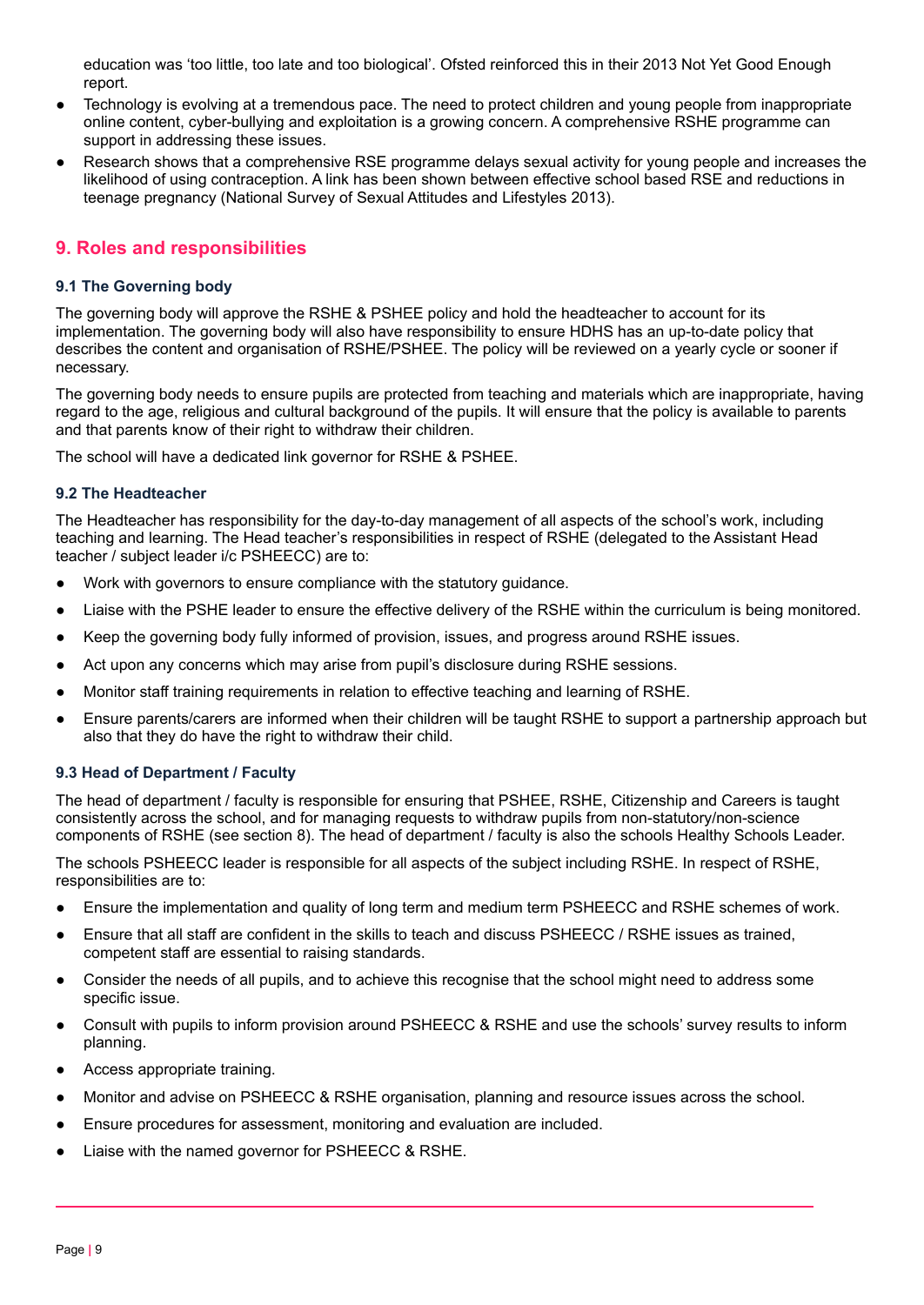- Liaise with any service provision to support aspects of sexual health.
- Co-ordinate with external providers to ensure their provision meets the outcomes of the planned provision using age appropriate materials.
- Liaise with the Head teacher to ensure parents/carers are informed when their children will be taught RSHE to support a partnership approach but also to inform of their right to withdraw their child.
- Monitor and evaluate the input of external agencies.

#### **9.4 Staff**

Staff are responsible for:

- Delivering PSHEECC & RSHE in a sensitive way.
- Modelling positive attitudes.
- Monitoring progress.
- Responding to the needs of individual pupils.
- Responding appropriately to pupils whose parents wish them to be withdrawn from the non-statutory/non-science components of RSHE.
- Reporting any departmental, curriculum and behaviour issues to the subject leader.

Staff do not have the right to opt out of teaching RSHE. Staff who have concerns about teaching RSHE are encouraged to discuss this with the department leader. RSHE will be taught by a team of experienced PSHEECC teachers.

#### **9.5 Pupils**

Pupils are expected to engage fully in RSHE & PSHEECC and, when discussing issues related to RSHE & PSHEECC, treat others with respect and sensitivity. Pupils are to follow the learning expectations at all times and act in a responsible, safe, and mature manner at all times.

#### <span id="page-9-0"></span>**10. Parents' right to withdraw**

#### *Parents do not have the right to withdraw their children from Relationships and Health Education*.

Parents have the right to withdraw their children from the non-statutory components of sex education within RSHE up to and until 3 terms before the child turns 16. After this point, if the child wishes to receive sex education rather than being withdrawn, the school will arrange this.

Requests for withdrawal should be put in writing using the form found in Appendix 3 of this policy and addressed to the Head of PSHE & Citizenship, Mr S Sansom.

A copy of withdrawal requests will be placed in the pupil's educational record. The head of department / faculty will discuss the request with parents and take appropriate action.

Good practice is likely to include discussing with parents the benefits of receiving this important education and any detrimental effects that withdrawal might have on the child. This could include any social and emotional effects of being excluded, as well as the likelihood of the child hearing their peers' version of what was said in the classes, rather than what was directly said by the teacher.

If a pupil is excused from sex education, it is the school's responsibility to ensure that the pupil receives appropriate, purposeful education during the period of withdrawal. Alternative work will be given to pupils who are withdrawn from sex education.

HDHS aims to work in active partnership with families, value their views and keep them informed of the RSHE provision. If a parent/guardian/carer has any concerns about the RSHE provision, then time should be taken to address their concerns. Families can be invited to review the resources and can contact the Assistant Headteacher / subject leader with any queries or concerns.

This process is the same for pupils with SEND. However, there may be exceptional circumstances where a pupil's specific needs arising from their SEND are taken into account when making this decision.

#### **Complaints**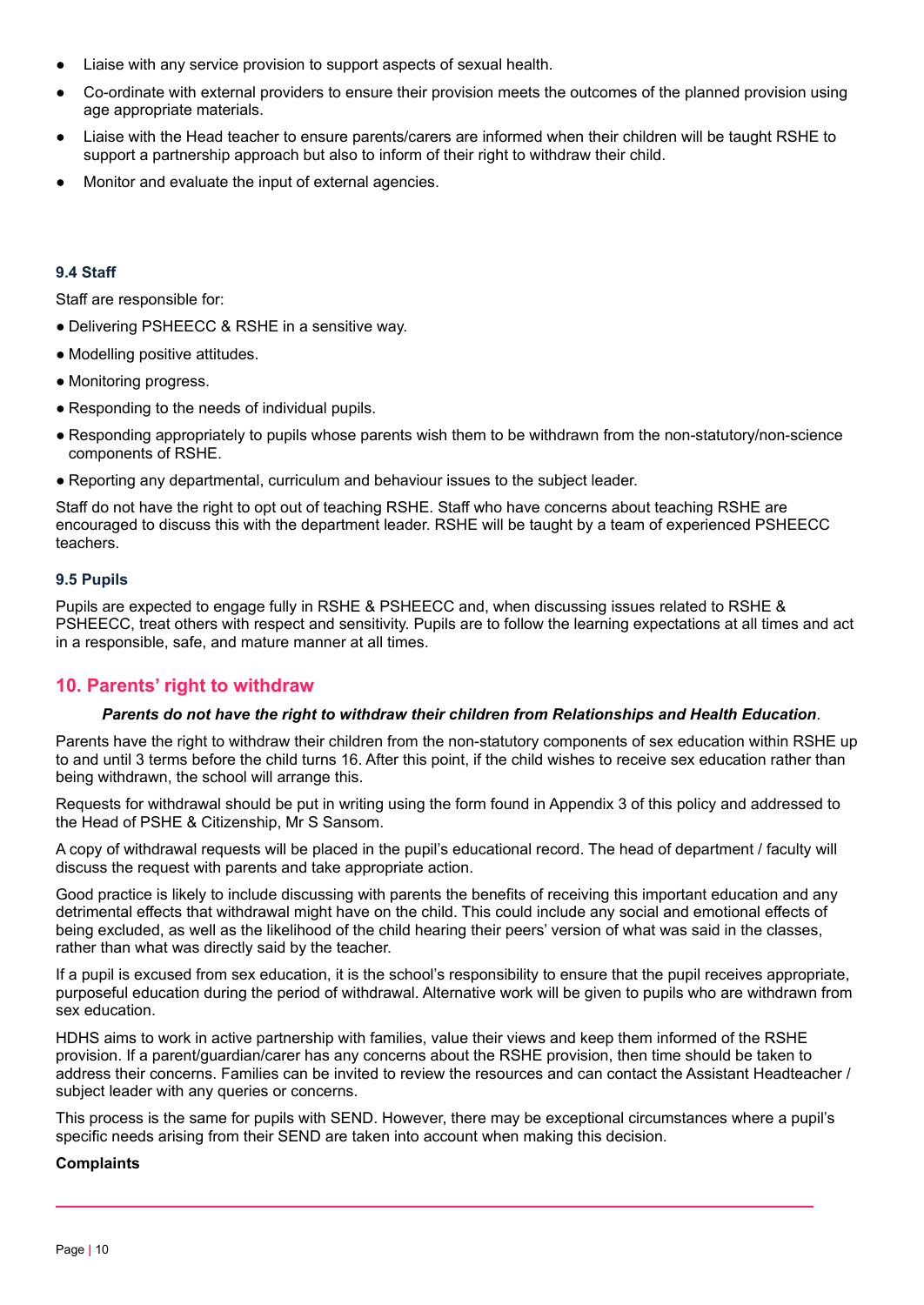Parental or public complaints about the School's Relationships, Sex and Health Education or PSHEE provision should be addressed through the School's complaints procedure.

#### <span id="page-10-0"></span>**11. Training**

Staff are trained on the delivery of RSHE as part of their induction and it is included in our continuing professional development calendar. Staff have been provided with online CPD training from Brook.

The head of department will also invite visitors from outside the school, such as school nurses or sexual health professionals, to provide support and training to staff teaching RSHE. We also use various companies such as SexPlain, Boobs & Balls, CARA and Brook during enrichment days.

#### <span id="page-10-1"></span>**12. Monitoring arrangements**

The delivery of PSHEECC and RSHE is monitored by Mr S Sansom (Head of PSHE & Citizenship) through planning scrutinise, learning walks, lesson observations and student / staff / parent voice questionnaires. Mr Sansom is the staff member responsible for leading PSHEE, Citizenship, Careers and RSHE.

Pupils' development is monitored by subject teachers as part of our internal assessment systems.

This policy will be reviewed by Mr S Sansom annually. At every review, the policy will be approved by the governing board and the headteacher.

This policy should be read in conjunction with the following Trust/School policies:

- Safequarding Policy
- Anti-Bullying Policy
- **E-Safety Policy**
- **Equality Information**

#### <span id="page-10-2"></span>**13. Safeguarding and Confidentiality**

PSHEECC & RSHE can be a sensitive issue. To protect privacy and engender respect for all, teachers will be expected to develop ground rules with pupils at the onset of work. This will include information on confidentiality and where pupils can get help on personal concerns both inside and outside school. Pupils should be informed about the remit of confidentiality and that teachers cannot offer or guarantee this to individual pupils unconditionally. Staff/students should be made aware that any discussions during PSHEECC & RSHE should not generally be repeated outside the classroom.

If pupils ask particularly sensitive questions that appear to be inappropriate in the circumstances, teachers will deal with this outside of the lesson but a holding statement should be used for example, 'that is a really interesting question and I need time to think because I want to give you a really good answer'. This then allows the teacher to follow a number of options. These include: further questioning of the pupil with another member of staff present asking them for interpretation of the question they asked, time to consult with colleagues to construct an appropriate answer, or liaise with the pupil's family, and obtain information about where to get further help, or, if the matter is considered a potential Safeguarding issue, the staff member responsible for this will be notified.

It is the responsibility of the school to support its pupils and to carry out its functions with a view to safeguarding and promoting the welfare of pupils. In fulfilling this duty, they must have regard to guidance around safeguarding. Whilst pupils have the same rights to confidentiality as adults no pupil should be guaranteed absolute confidentiality. If a member of staff is worried about a child's health, state of mind or safety as a result of comments during PSHEECC / RSHE, the concerns should be discussed with the relevant safeguarding member of staff. Staff will report any information or disclosure which raises concern that a child or children may be at risk of significant harm to the school's senior member of staff, with designated responsibility for Child Protection (Mr J Loten). The Designated Person will then, in line with the School's Child Protection policy take action as appropriate. Pupils will be made aware of the law relating to sexual offences and of those circumstances where confidentiality cannot be maintained.

#### <span id="page-10-3"></span>**14. Diversity**

Pupils from all faiths and cultures have an entitlement to PSHEECC & RSHE. Effective PSHECC & RSHE means being sensitive to the range of different values and beliefs within a multi-faith and multi-cultural society. Schools need to promote all pupils' spiritual, moral, social, and cultural development to enable them to participate fully in democratic, modern Britain. It is important when developing the curriculum to work in partnership with parents/carers and the wider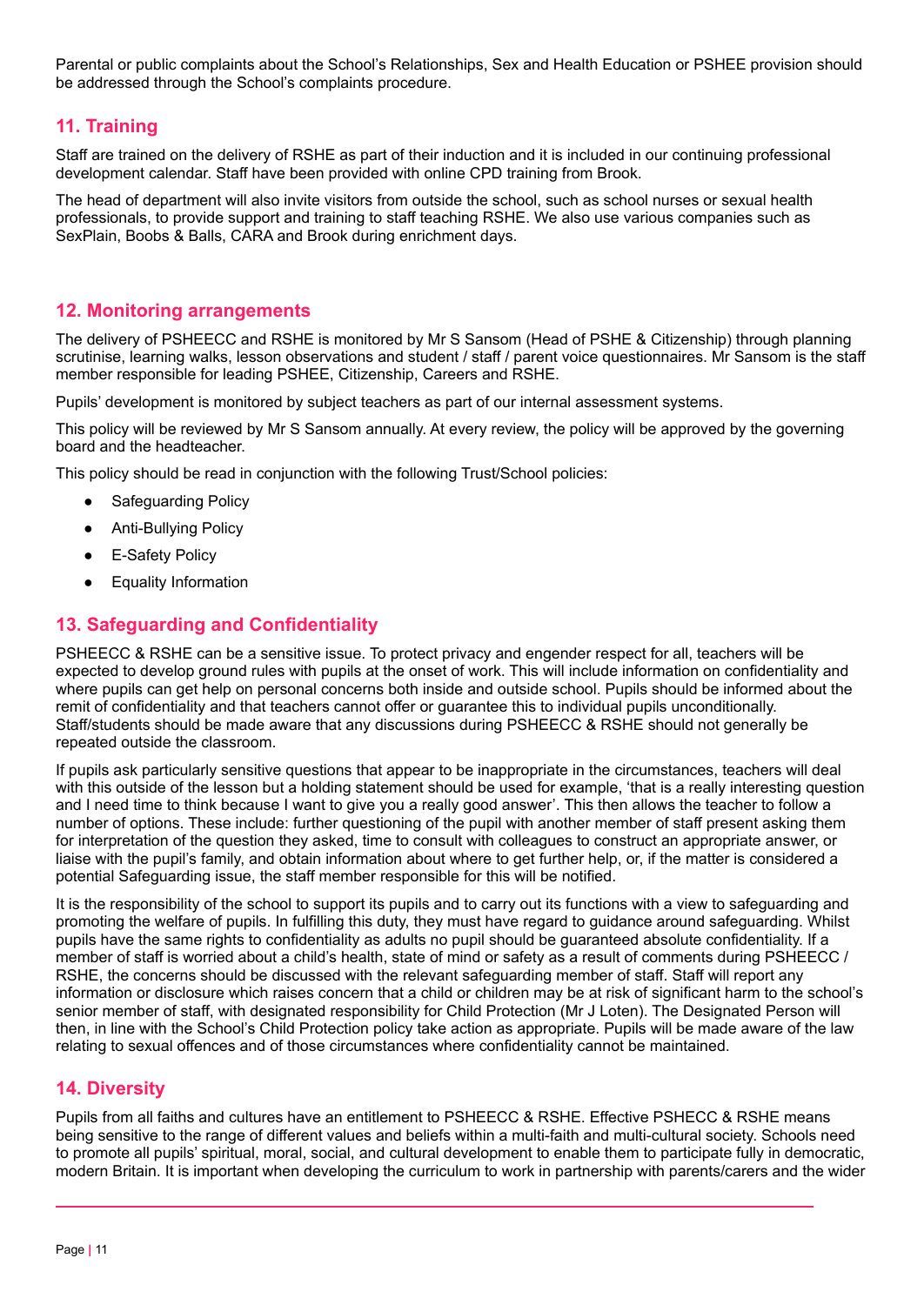community. Research has shown that if parents/carers and faith leaders work together to examine assumptions and beliefs and ensure effective communication this reduces misunderstandings and allows for the development of a values framework for PSHEECC & RSHE.

#### <span id="page-11-0"></span>**15. Lesbian, Gay, Bisexual and Trans (LGBTQ+) and work on 'Different Families'**

The 2010 Equalities Act sets out that schools are required to eliminate discrimination, advance equality, and foster good relations, so the curriculum should be inclusive for LGB, Trangender/transexual and heterosexual pupils. This also means schools must be proactive in preventing and tackling homophobic, biphobic and transphobic bullying and make all children and young people feel included. Stonewall is a leading LGBTT+ charity which provides a range of supporting materials for schools on their website www.stonewall.org.uk.

All families are different, so it is important to avoid using language which focuses on the conventional mum and dad family structure and instead talks about families more broadly. LGB pupils (who make up approximately 6% of any school population) often report that their RSHE is solely about heterosexual relationships, or that non heterosexual identities were addressed negatively.

Pupils should be provided with the opportunities to learn about different family structures. Supporting resources have been developed to enable schools to introduce the topic of 'different families – same love'. For older pupils when teaching RSHE, in particular in relation to partners and sexual health issues there needs to be integrated into the curriculum learning and resources that relate to LGB relationships.

It is also important when teaching RSHE at all age groups not to just refer to the two genders of boys and girls but to take the time to explore the spectrum of gender identify for example include trans and gender neutral identities as well as challenging gender stereotypes. (further information on trans identities can be found at [http://www.gires.org.uk/\)](http://www.gires.org.uk/)

#### <span id="page-11-1"></span>**16. Healthy Schools**

Harwich and Dovercourt High School recognizes that a healthy school is one that is successful in helping pupils to do their best and build on their achievements. It is committed to ongoing improvement and development. It promotes physical and emotional health by providing accessible and relevant information and equipping pupils with the skills and attitudes to make informed decisions about their health. A healthy school understands the importance of investing in health to assist in the process of raising levels of pupil achievement and improving standards. It also recognizes the need to provide both a physical and social environment that is conducive to learning.

The National Healthy Schools Programme supports the links between health, behaviour and achievement; it is about creating healthy and happy young people, who do better in learning and in life. The impact of our programme is based on a whole-school approach to physical and emotional well-being focused on four core themes:

- Personal, Social, Health & Economic Education.
- Healthy Eating.
- Physical Activity.
- Emotional Health & Wellbeing.

#### **THE HEALTHY SCHOOL VISION**

We want all our students to be healthy and achieve at school and in life. We believe that by providing opportunities at school for enhancing emotional and physical health, we will improve long term health, reduce health inequalities, increase social inclusion, and raise achievement for all.

#### **THE HEALTHY SCHOOL AIMS**

- To promote a whole school approach to a healthy lifestyle and to help to reduce health inequalities.
- To support children and young people in developing healthy behaviours.
- To encourage children and staff to make informed decisions on a healthy lifestyle based on positive attitudes and information.
- To provide high quality Physical Education and School Sport and promote Physical Activity as part of a lifelong healthy lifestyle.
- To increase the students' knowledge and understanding of the importance of water in their diet through the provision of water bottles to all pupils.
- To provide children and staff with the opportunities to make informed choices about a healthy lifestyle based on current information and liaison with outside agencies.
- To develop the teaching of Food Technology aspect of the Design and Technology Curriculum with regard to Healthy Eating.
- To encourage children to choose a healthy snack during morning break and lunch time.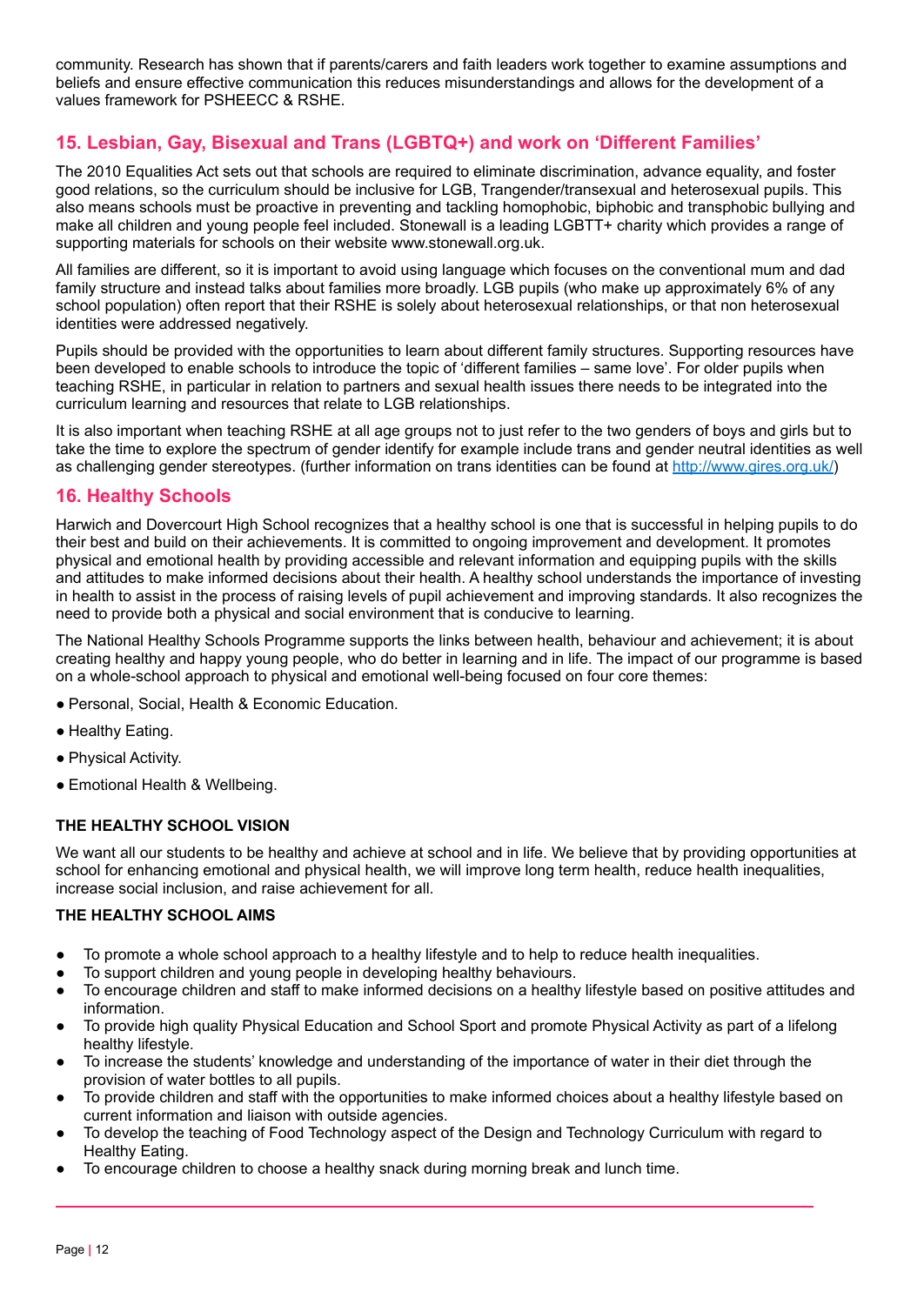- To help children develop greater confidence, motivation, self-esteem and have the skills, information and understanding to make important life and health choices.
- To help raise the achievement of children and young people within a setting that supports their health and well being
- For children to learn how to develop good relationships and respect the differences between people.
- To support children and young people with their mental / physical health and wellbeing.

We continue to promote the importance of leading a healthy lifestyle and maintain the aims of a Healthy School whilst meeting the needs of our students. In June 2020, the school was successfully revalidated as meeting the requirements needed to hold the Healthy Schools Award. The school was awarded the status based on the recognition of the hard work and impressive outcomes we achieved in 2019 and 2020 to improve the health and wellbeing of our students through a whole-school approach. The school was moderated and submitted a wide range of evidence that maintained our status showing our continued commitment to improving the health and well-being of our students.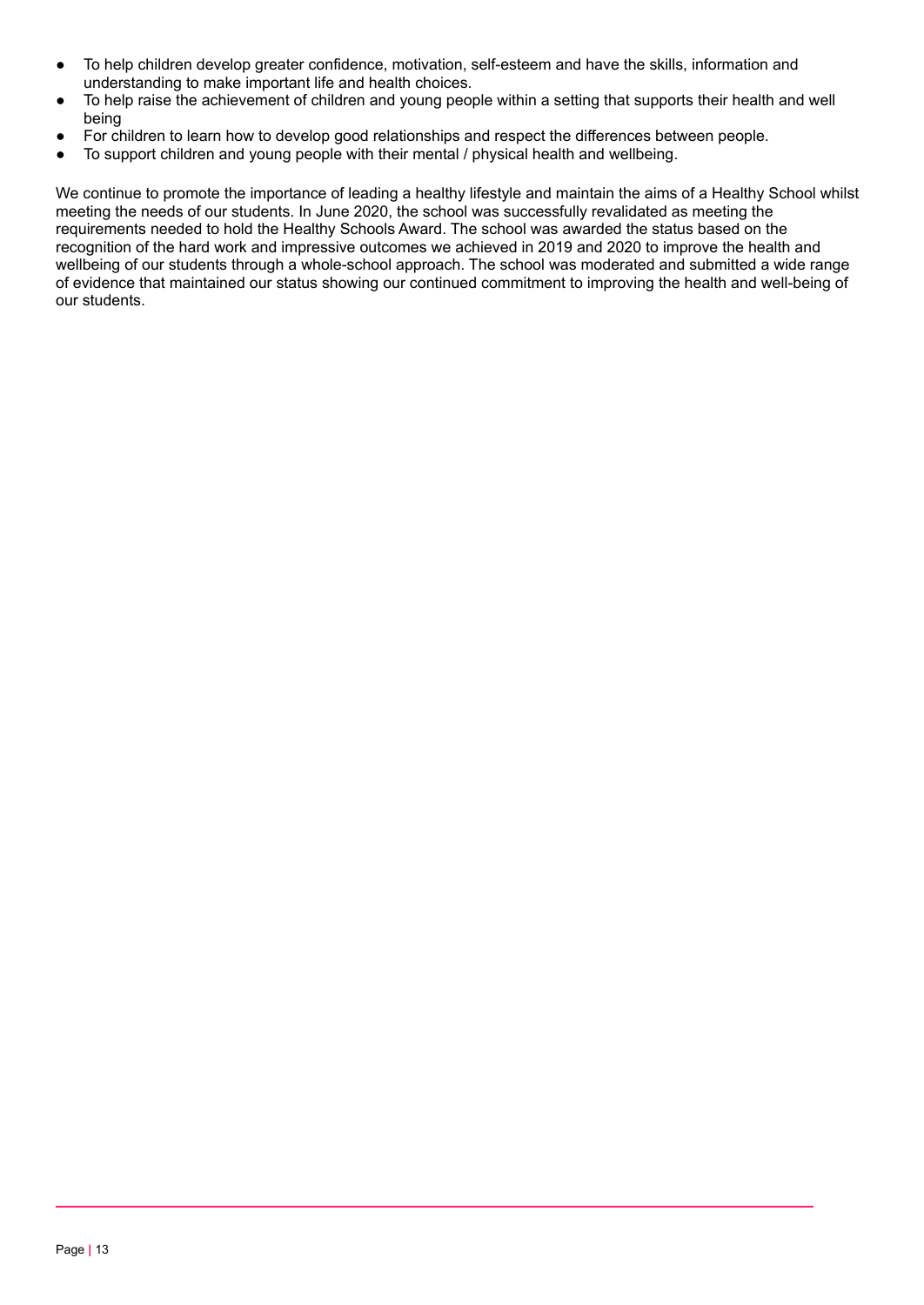

**Appendix 1: Curriculum Map**

## **HDHS RSHE, PSHEE & Citizenship Curriculum Map (2021-2022)**

<span id="page-13-0"></span>

|   | Autumn 1                                      | Autumn 2                                      | Spring 1                            | <b>Spring 2</b>                                | Summer 1                                 | Summer 2                                 |
|---|-----------------------------------------------|-----------------------------------------------|-------------------------------------|------------------------------------------------|------------------------------------------|------------------------------------------|
|   | <b>Managing Change</b>                        | <b>Puberty &amp; Body Development</b>         | <b>Politics. Parliament and Me</b>  | <b>Friendship, Respect &amp; Relationships</b> | <b>Celebrating Differences</b>           | <b>Staving Safe Online &amp; Offline</b> |
| Υ | Introduction to PSHEECC.                      | Puberty.                                      | Why is politics important.          | <b>Consent and boundaries</b>                  | <b>Multicultural Britain</b>             | <b>Avoiding Gangs</b>                    |
| е | Getting to know people.                       | Personal Hygiene.                             | How is our country run?             | <b>Respect and relationships</b>               | What is your identity?                   | <b>Staying Safe Online</b>               |
| a | What is a community?                          | Oral Hygiene.                                 | Create a political party.           | What makes a good friend?                      | Nature Vs Nurture                        | Fortnite, Grooming & online gaming       |
|   | Careers and your future.                      | Growing up and FGM.                           | Elections and campaigning.          | Friendships and managing them                  | Equality Act 2010                        | What is alcohol?                         |
|   | <b>Sleep and Relaxation.</b>                  | Assertiveness, consent & Hormones.            | <b>Politics and Debating.</b>       | Being positive & Self Esteem                   | <b>Breaking down Stereotypes</b>         | What is smoking?                         |
|   | <b>Financial Education.</b>                   | Self Esteem & Empowerment.                    | <b>Exploring inside Parliament.</b> | Pressure & Influence                           | <b>Prejudice and Discrimination</b>      | <b>E-Cigs and vaping</b>                 |
|   | <b>Transition points and your life.</b>       |                                               |                                     |                                                | Challenging Islamophobia                 | <b>Energy Drinks</b>                     |
|   | <b>Dangerous Society Online &amp; Offline</b> | <b>Physical Health &amp; Mental Wellbeing</b> | LGBTQ+ Explored                     | Law, Crime & Society                           | <b>Identity, Relationships &amp; Sex</b> | <b>Proud to be me</b>                    |
|   | County Lines - What is it? & Who is           | Health and Wellbeing.                         | LGBT what is it?                    | Desert Island Living.                          | <b>Education</b>                         | <b>Employability Skills.</b>             |
| Y | at risk?                                      | What is mental health?                        | LGBT Homophobia in schools.         | Building a community.                          | Healthy relationships.                   | Proud to be me + Career choices.         |
| e | Substance misuse.                             | Positive body image.                          | Supporting those that are LGBT.     | Making decisions & making priorities.          | Dealing with conflict.                   | Career interests and Jobs.               |
| a | Online safety - Cyber bullying.               | Child abuse.                                  | Challenging homophobia.             | Criminals, laws and society.                   | Sexual Orientation.                      | Self Esteem and the Media.               |
|   | <b>Grooming Boys and Girls.</b>               | Types of Bullying.                            | Transphobia.                        | Law making in the UK.                          | Gender Identity.                         | Labour market information.               |
|   | Drugs Education - Alcohol safety.             | Healthy eating and Cholesterol.               | Coming Out.                         | Prisons, Reform and Punishment.                | Introduction to contraception            | <b>Exploring careers.</b>                |
|   | <b>Child Exploitation and online</b>          | Stress management.                            |                                     |                                                | What is Love.                            |                                          |
|   | protection.                                   |                                               |                                     |                                                | Periods and menstrual cycles (Sci)       |                                          |
|   | <b>Body Confidence</b>                        | <b>Combatting Extremism &amp; Terrorism</b>   | Sex, the Law & Consent              | <b>Legal &amp; Illegal Drugs</b>               | <b>Essential Life Skills</b>             | <b>Contraception &amp; STI's</b>         |
| Υ | Self-esteem changes.                          | Conspiracies & Extremist narratives.          | Sexual Consent & the law.           | Introduction to drugs.                         | <b>From Failure to Success.</b>          | STI Lesson.                              |
| e | What is a penis?                              | Extremism in all its forms.                   | FGM & The Law.                      | Different types of Addictions.                 | <b>First Aid x2 Lessons.</b>             | <b>Contraception Available.</b>          |
| a | What is a vulva?                              | What is Terrorism?                            | Delaying Sexual Activity.           | Cannabis products.                             | Importance of Happiness.                 | The Condom Lesson.                       |
|   | HBT - Bullying in all its forms.              | Proud to be British.                          | Why have Sex?                       | <b>Drug Classifications.</b>                   | What is anger?                           | Exploring the realities of Contra.       |
|   | Dealing with Grief and loss.                  | The radicalisation process.                   | <b>Relationships and Partners.</b>  | "Party" Drugs - The dangerous side.            | Saving and managing money.               | Sexual Harassment & Stalking.            |
|   | Media and Airbrushing.                        | Counter Terrorism.                            | Pleasure and Masturbation.          | <b>Exploring illegal drugs &amp; Effects.</b>  | <b>Employment &amp; Financial</b>        | HIV and AIDS.                            |
|   | <b>Cancer Prevention &amp; Healthy</b>        | Anti – Semitism.                              | What are STI's?                     | <b>Volatile Substance Abuse.</b>               | management.                              | AIDS - Prejudice & Discrimination.       |
|   | lifestyles.                                   |                                               |                                     |                                                | Social media and online stress.          |                                          |
|   | <b>Rights &amp; Responsibilities</b>          | <b>Exploring Relationships &amp; Sex</b>      | <b>Mental Health and Wellbeing</b>  | <b>Violence, Crimes &amp; Seeking Safety</b>   | <b>Exploring World Issues</b>            | <b>Exploring British Values</b>          |
| Υ | <b>Instagram Generation.</b>                  | <b>Education</b>                              | Child abuse (CSE).                  | <b>Honour based Violence.</b>                  | International Organisations.             | Critical thinking & Fake News.           |
| e | <b>Targeted Advertising.</b>                  | Campaigning against FGM.                      | Screen time & Safe mobile Phone     | <b>Forced Marriages.</b>                       | Brexit.                                  | What is a cult?                          |
| a | Marriage what is it?                          | Sexting nude Picks.                           | use.                                | <b>Online Gambling.</b>                        | Aid and Supporting Other Countries.      | <b>Exploring Britishness and British</b> |
|   | <b>Rights &amp; Responsibilities.</b>         | Porn Life vs Real Life.                       | Common types of Mental Health.      | Social Media Validation.                       | Fair Trade.                              | Values.                                  |
|   | <b>Consumer Rights.</b>                       | Porn materials and attitudes.                 | Self-Harm.                          | Keeping Data Safe.                             | Peace, War and Conflict.                 | LGBT Rights & British Values.            |
|   | <b>Employment rights.</b>                     | Domestic abuse and violence.                  | Suicidal thoughts & Support.        | <b>Modern Day Slavery.</b>                     | Women's Rights & Equality.               | What are Human Rights.                   |
|   | Exploring a paycheck.                         | Sexual violence (Assault and Rape).           | Promoting emotional wellbeing.      | <b>Preventing Knife Crime.</b>                 | #Metoo Movement & Times Up.              | <b>Exploring Human Rights.</b>           |
|   |                                               | Sexualisation of the media.                   |                                     |                                                |                                          |                                          |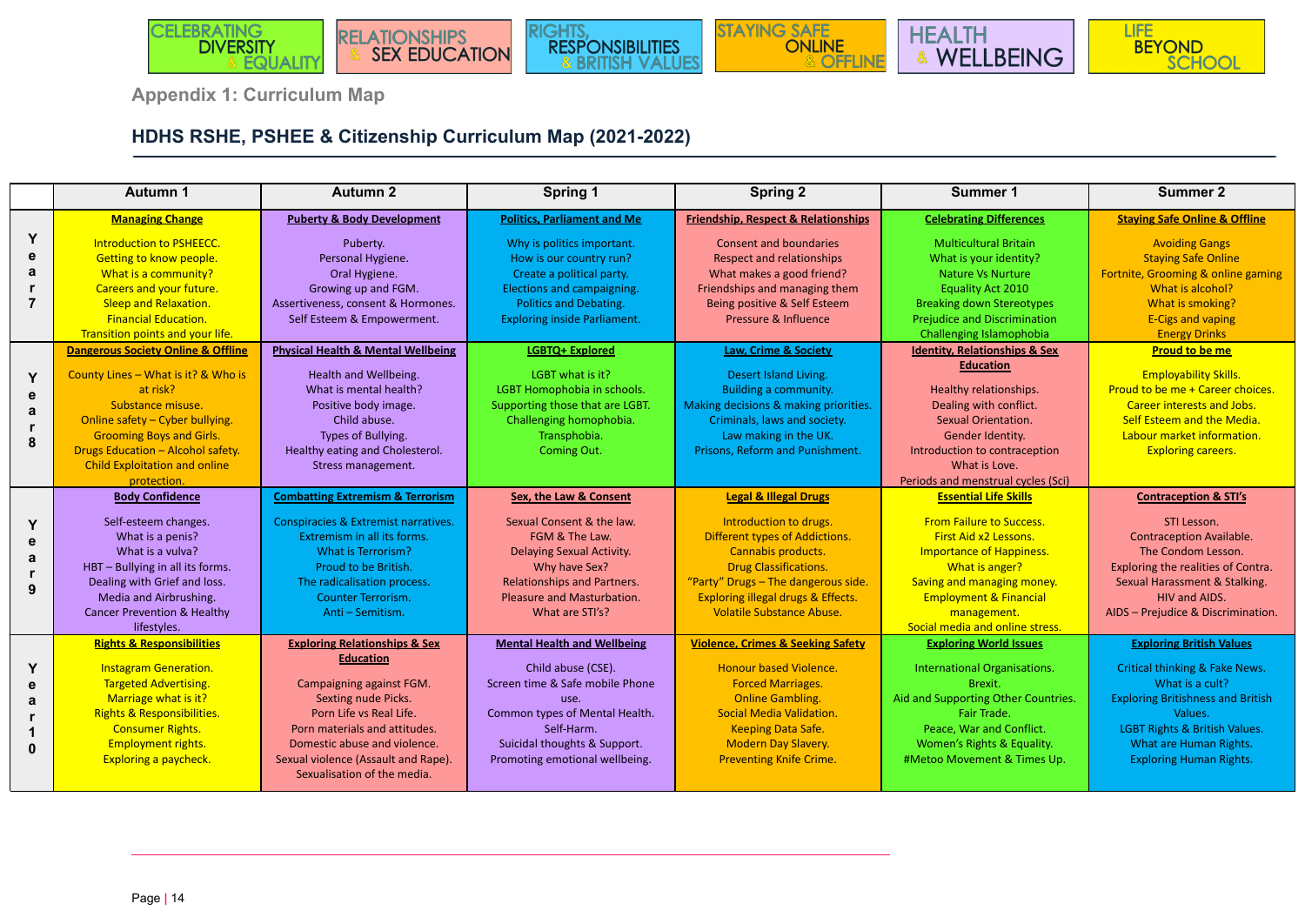| <b>Sexual Health</b><br>Peer on peer bullying.<br>Fertility and what impact it.<br><b>Alcohol and Bad Choices.</b><br>Importance of Sexual Health.<br>Revisiting contraception.<br>Revisiting STI's.<br>Respect and Relationships. | <b>Staving Safe</b><br>Virtual Reality & Live Streaming.<br>New Psychoactive Drugs (NPS).<br>Festivals, Drugs.<br>War on Drugs.<br><b>Cosmetic &amp; Aesthetic Procedures.</b><br>Drugs substance addiction.<br><b>Online reputation &amp; Digital</b><br>Footprints. | <b>Adult Health &amp; Looking After</b><br>Yourself<br>Organ donation & Donating Blood.<br>Teenage Pregnancy Choices.<br>Abortion (Morals, laws and thoughts)<br>Testicular & Prostate Cancer.<br>Cervical, breast & Ovarian Cancer.<br>Parenthood.<br>Love & Abuse are not the same. | <b>Your Future and Beyond</b><br>Time management.<br>LGBT Rights across the world.<br>Dealing with exam stress & Anxiety.<br>Insta Life Vs. Real Life.<br><b>Writing a Personal statement.</b><br>Writing a CV.<br><b>Emergency First Aid.</b> | <b>EXAMS</b>                        | <b>EXAMS</b>            |
|------------------------------------------------------------------------------------------------------------------------------------------------------------------------------------------------------------------------------------|-----------------------------------------------------------------------------------------------------------------------------------------------------------------------------------------------------------------------------------------------------------------------|---------------------------------------------------------------------------------------------------------------------------------------------------------------------------------------------------------------------------------------------------------------------------------------|------------------------------------------------------------------------------------------------------------------------------------------------------------------------------------------------------------------------------------------------|-------------------------------------|-------------------------|
| <b>Health and Wellbeing</b>                                                                                                                                                                                                        | <b>Careers</b>                                                                                                                                                                                                                                                        | <b>Drugs and Risk Education</b>                                                                                                                                                                                                                                                       | <b>Positive Wellbeing</b>                                                                                                                                                                                                                      | <b>Health, Safety and Diversity</b> | <b>Personal Finance</b> |
| <b>Relationships &amp; Sex Education</b>                                                                                                                                                                                           | <b>Emotional Wellbeing</b>                                                                                                                                                                                                                                            | <b>Personal Finance</b>                                                                                                                                                                                                                                                               | <b>Drugs and Risk Education</b>                                                                                                                                                                                                                | <b>EXAMS</b>                        | <b>EXAMS</b>            |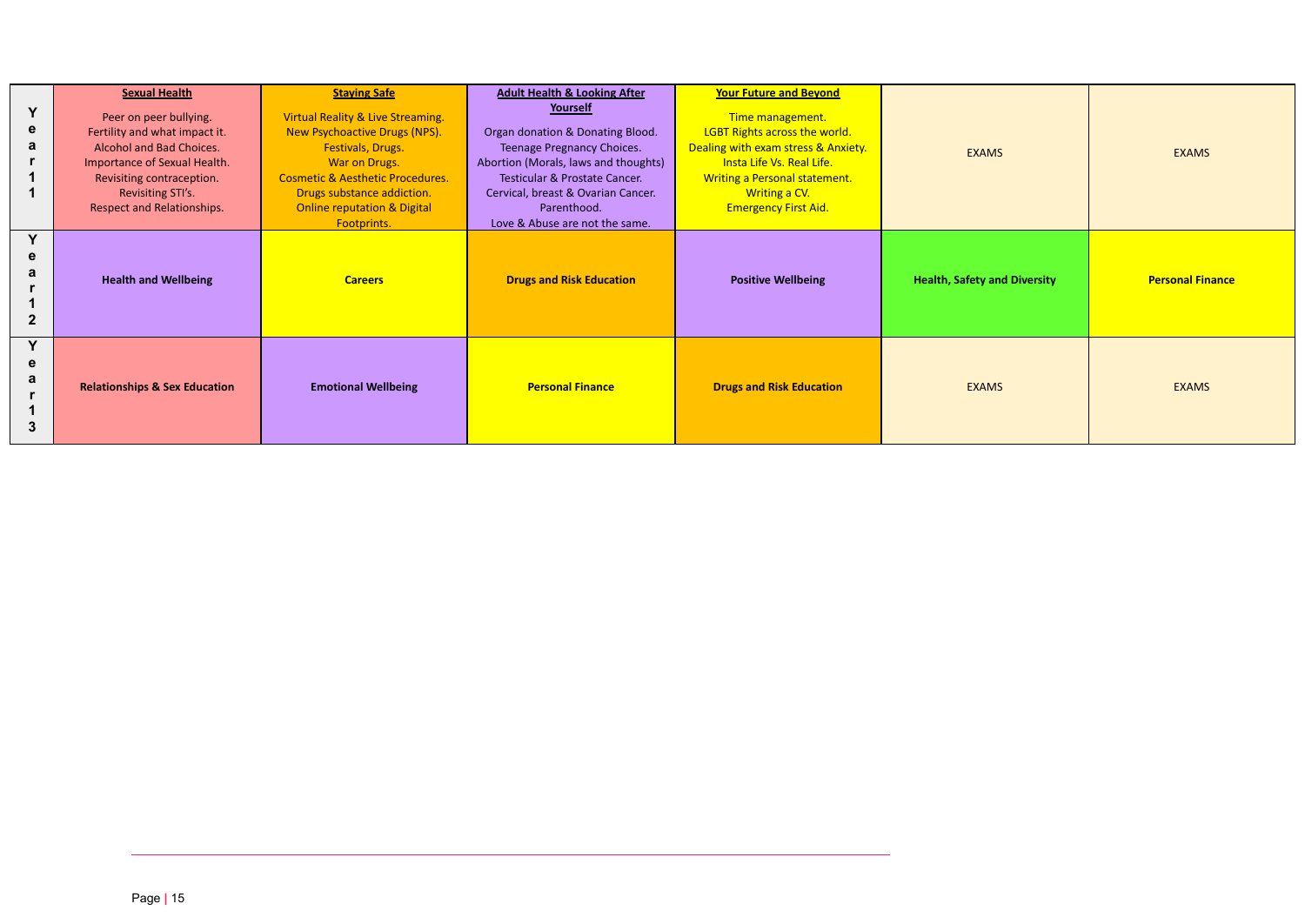## **Appendix 2: By the end of secondary school pupils should know:**

## **RELATIONSHIP EDUCATION**

<span id="page-15-0"></span>

|                         | <b>Pupils should know:</b>                                                                                                                                                                                                                                                                                                |
|-------------------------|---------------------------------------------------------------------------------------------------------------------------------------------------------------------------------------------------------------------------------------------------------------------------------------------------------------------------|
|                         | That there are different types of committed, stable relationships.                                                                                                                                                                                                                                                        |
|                         | How these relationships might contribute to human happiness and their importance for bringing up children.<br>×.                                                                                                                                                                                                          |
|                         | What marriage is, including their legal status e.g. that marriage carries legal rights and protections not available to couples who are cohabiting or who have married, for example, in an                                                                                                                                |
|                         | unregistered religious ceremony.                                                                                                                                                                                                                                                                                          |
| Famili<br><b>es</b>     | Why marriage is an important relationship choice for many couples and why it must be freely entered into.                                                                                                                                                                                                                 |
|                         | The characteristics and legal status of other types of long-term relationships.                                                                                                                                                                                                                                           |
|                         | The roles and responsibilities of parents with respect to raising of children, including the characteristics of successful parenting.                                                                                                                                                                                     |
|                         | How to: determine whether other children, adults or sources of information are trustworthy: judge when a family, friend, intimate or other relationship is unsafe (and to recognise this in<br>others' relationships); and, how to seek help or advice, including reporting concerns about others, if needed.             |
| <b>Resp</b>             | The characteristics of positive and healthy friendships (in all contexts, including online) including trust, respect, honesty, kindness, generosity, boundaries, privacy, consent and the<br>management of conflict, reconciliation and ending relationships. This includes different (non-sexual) types of relationship. |
| ectful                  | Practical steps they can take in a range of different contexts to improve or support respectful relationships.                                                                                                                                                                                                            |
| relati<br>onshi         | How stereotypes, in particular stereotypes based on sex, gender, race, religion, sexual orientation or disability, can cause damage (e.g. how they might normalise non-consensual<br>behaviour or encourage prejudice).                                                                                                   |
| ps,<br><b>includ</b>    | That in school and in wider society they can expect to be treated with respect by others, and that in turn they should show due respect to others, including people in positions of authority<br>and due tolerance of other people's beliefs.                                                                             |
| ing                     | About different types of bullying (including cyberbullying), the impact of bullying, responsibilities of bystanders to report bullying and how and where to get help.                                                                                                                                                     |
| friend                  | That some types of behaviour within relationships are criminal, including violent behaviour and coercive control.                                                                                                                                                                                                         |
| ships                   | What constitutes sexual harassment and sexual violence and why these are always unacceptable.                                                                                                                                                                                                                             |
|                         | The legal rights and responsibilities regarding equality (particularly with reference to the protected characteristics as defined in the Equality Act 2010) and that everyone is unique and<br>equal.                                                                                                                     |
|                         | Their rights, responsibilities and opportunities online, including that the same expectations of behaviour apply in all contexts, including online.                                                                                                                                                                       |
|                         | About online risks, including that any material someone provides to another has the potential to be shared online and the difficulty of removing potentially compromising material placed<br>online.                                                                                                                      |
|                         | Not to provide material to others that they would not want shared further and not to share personal material which is sent to them.<br>$\blacksquare$                                                                                                                                                                     |
| Onlin<br>e and<br>media | What to do and where to get support to report material or manage issues online.                                                                                                                                                                                                                                           |
|                         | The impact of viewing harmful content.                                                                                                                                                                                                                                                                                    |
|                         | That specifically sexually explicit material e.g. pornography presents a distorted picture of sexual behaviours, can damage the way people see themselves in relation to others and<br>negatively affect how they behave towards sexual partners.                                                                         |
|                         | That sharing and viewing indecent images of children (including those created by children) is a criminal offence which carries severe penalties including jail.                                                                                                                                                           |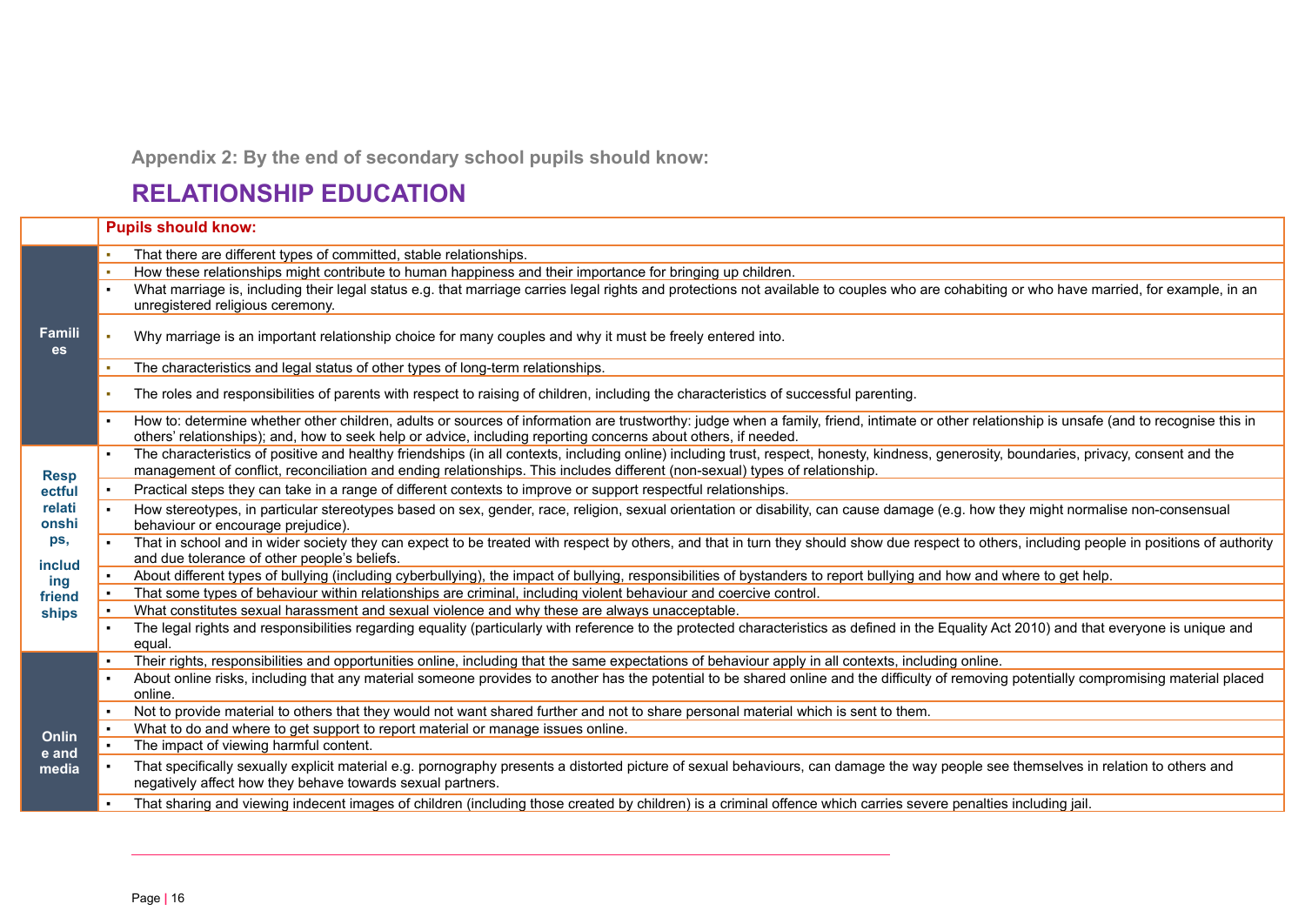|                      | How information and data is generated, collected, shared and used online.                                                                                                                                                                              |
|----------------------|--------------------------------------------------------------------------------------------------------------------------------------------------------------------------------------------------------------------------------------------------------|
| <b>Being</b><br>safe | The concepts of, and laws relating to, sexual consent, sexual exploitation, abuse, grooming, coercion, harassment, rape, domestic abuse, forced marriage, honour-based violence and<br>FGM, and how these can affect current and future relationships. |
|                      | How people can actively communicate and recognise consent from others, including sexual consent, and how and when consent can be withdrawn (in all contexts, including online).<br>$\blacksquare$                                                      |
|                      | How to recognise the characteristics and positive aspects of healthy one-to-one intimate relationships, which include mutual respect, consent, loyalty, trust, shared interests and outlook,<br>sex and friendship.                                    |
|                      | That all aspects of health can be affected by choices they make in sex and relationships, positively or negatively, e.g. physical, emotional, mental, sexual and reproductive health and<br>wellbeing.                                                 |
|                      | The facts about reproductive health, including fertility, and the potential impact of lifestyle on fertility for men and women and menopause.                                                                                                          |
|                      | That there are a range of strategies for identifying and managing sexual pressure, including understanding peer pressure, resisting pressure and not pressurising others.                                                                              |
| <b>Intimat</b>       | That they have a choice to delay sex or to enjoy intimacy without sex.                                                                                                                                                                                 |
| e and                | The facts about the full range of contraceptive choices, efficacy and options available.                                                                                                                                                               |
| sexual               | The facts around pregnancy including miscarriage.                                                                                                                                                                                                      |
| relatio<br>nships    | That there are choices in relation to pregnancy (with medically and legally accurate, impartial information on all options, including keeping the baby, adoption, abortion and where to get<br>further help).                                          |
| includi              | How the different sexually transmitted infections (STIs), including HIV/AIDs, are transmitted, how risk can be reduced through safer sex (including through condom use) and the<br>importance of and facts about testing.                              |
| ng<br>sexual         | About the prevalence of some STIs, the impact they can have on those who contract them and key facts about treatment.                                                                                                                                  |
| health               | How the use of alcohol and drugs can lead to risky sexual behaviour.                                                                                                                                                                                   |
|                      | How to get further advice, including how and where to access confidential sexual and reproductive health advice and treatment.                                                                                                                         |

## **HEALTH EDUCATION**

|                 | <b>Pupils should know:</b>                                                                                                                                                             |
|-----------------|----------------------------------------------------------------------------------------------------------------------------------------------------------------------------------------|
|                 | How to talk about their emotions accurately and sensitively, using appropriate vocabulary.                                                                                             |
| <b>Mental</b>   | That happiness is linked to being connected to others.                                                                                                                                 |
| wellbei         | How to recognise the early signs of mental wellbeing concerns.                                                                                                                         |
| ng              | Common types of mental ill health (e.g. anxiety and depression).                                                                                                                       |
|                 | How to critically evaluate when something they do or are involved in has a positive or negative effect on their own or others' mental health.                                          |
|                 | The benefits and importance of physical exercise, time outdoors, community participation and voluntary and service-based activities on mental wellbeing and happiness.                 |
|                 | The similarities and differences between the online world and the physical world, including: the impact of unhealthy or obsessive comparison with others online (including through     |
|                 | setting unrealistic expectations for body image), how people may curate a specific image of their life online, over-reliance on online relationships including social media, the risks |
| <b>Internet</b> | related to online gambling including the accumulation of debt, how advertising and information is targeted at them and how to be a discerning consumer of information online.          |
| <b>safety</b>   |                                                                                                                                                                                        |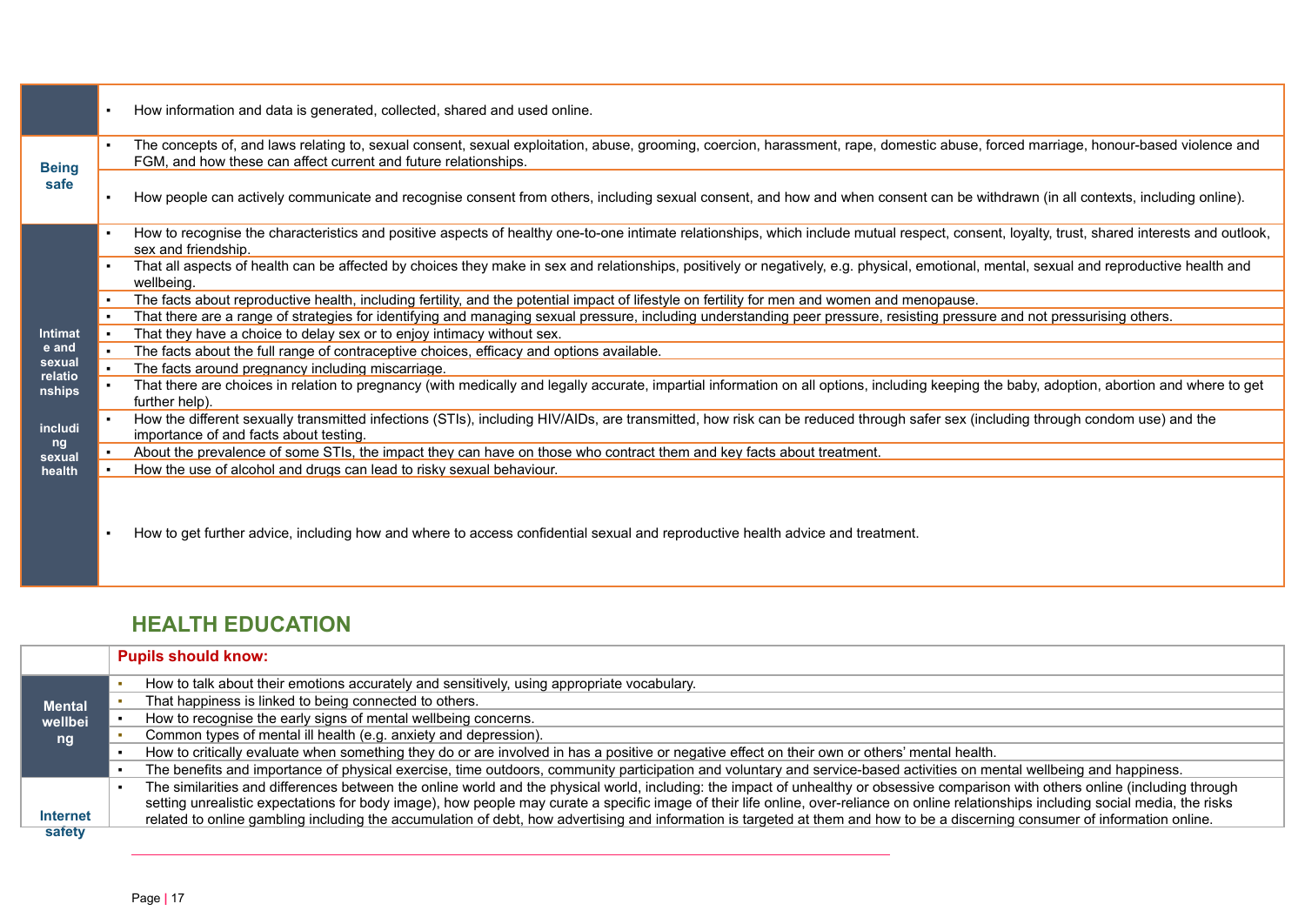| and<br>harms                 | How to identify harmful behaviours online (including bullying, abuse or harassment) and how to report, or find support, if they have been affected by those behaviours.                                                        |
|------------------------------|--------------------------------------------------------------------------------------------------------------------------------------------------------------------------------------------------------------------------------|
| Physica                      | The positive associations between physical activity and promotion of mental wellbeing, including as an approach to combat stress.                                                                                              |
| I health                     | The characteristics and evidence of what constitutes a healthy lifestyle, maintaining a healthy weight, including the links between an inactive lifestyle and ill health, including cancer<br>and cardio- vascular ill-health. |
| and<br>fitness               | About the science relating to blood, organ and stem cell donation.                                                                                                                                                             |
| <b>Healthy</b><br>eating     | How to maintain healthy eating and the links between a poor diet and health risks, including tooth decay and cancer.                                                                                                           |
| Drugs,                       | The facts about legal and illegal drugs and their associated risks, including the link between drug use, and the associated risks, including the link to serious mental health conditions.                                     |
| alcohol                      | The law relating to the supply and possession of illegal substances.                                                                                                                                                           |
| and                          | The physical and psychological risks associated with alcohol consumption and what constitutes low risk alcohol consumption in adulthood.                                                                                       |
| tobacc                       | The physical and psychological consequences of addiction, including alcohol dependency.                                                                                                                                        |
| $\mathbf{o}$                 | Awareness of the dangers of drugs which are prescribed but still present serious health risks.                                                                                                                                 |
|                              | The facts about the harms from smoking tobacco (particularly the link to lung cancer), the benefits of quitting and how to access support to do so.                                                                            |
|                              | About personal hygiene, germs including bacteria, viruses, how they are spread, treatment and prevention of infection, and about antibiotics.                                                                                  |
| <b>Health</b><br>and         | About dental health and the benefits of good oral hygiene and dental flossing, including healthy eating and regular check-ups at the dentist.                                                                                  |
| prevent                      | (late secondary) the benefits of regular self-examination and screening.                                                                                                                                                       |
| ion                          | The facts and science relating to immunisation and vaccination.                                                                                                                                                                |
|                              | The importance of sufficient good quality sleep for good health and how a lack of sleep can affect weight, mood and ability to learn.                                                                                          |
|                              | Basic treatment for common injuries.                                                                                                                                                                                           |
| <b>Basic</b>                 | Life-saving skills, including how to administer CPR.                                                                                                                                                                           |
| first aid                    | The purpose of defibrillators and when one might be needed.                                                                                                                                                                    |
| <b>Changi</b>                | Key facts about puberty, the changing adolescent body and menstrual wellbeing.                                                                                                                                                 |
| ng<br>adolesc<br>ent<br>body | The main changes which take place in males and females, and the implications for emotional and physical health.                                                                                                                |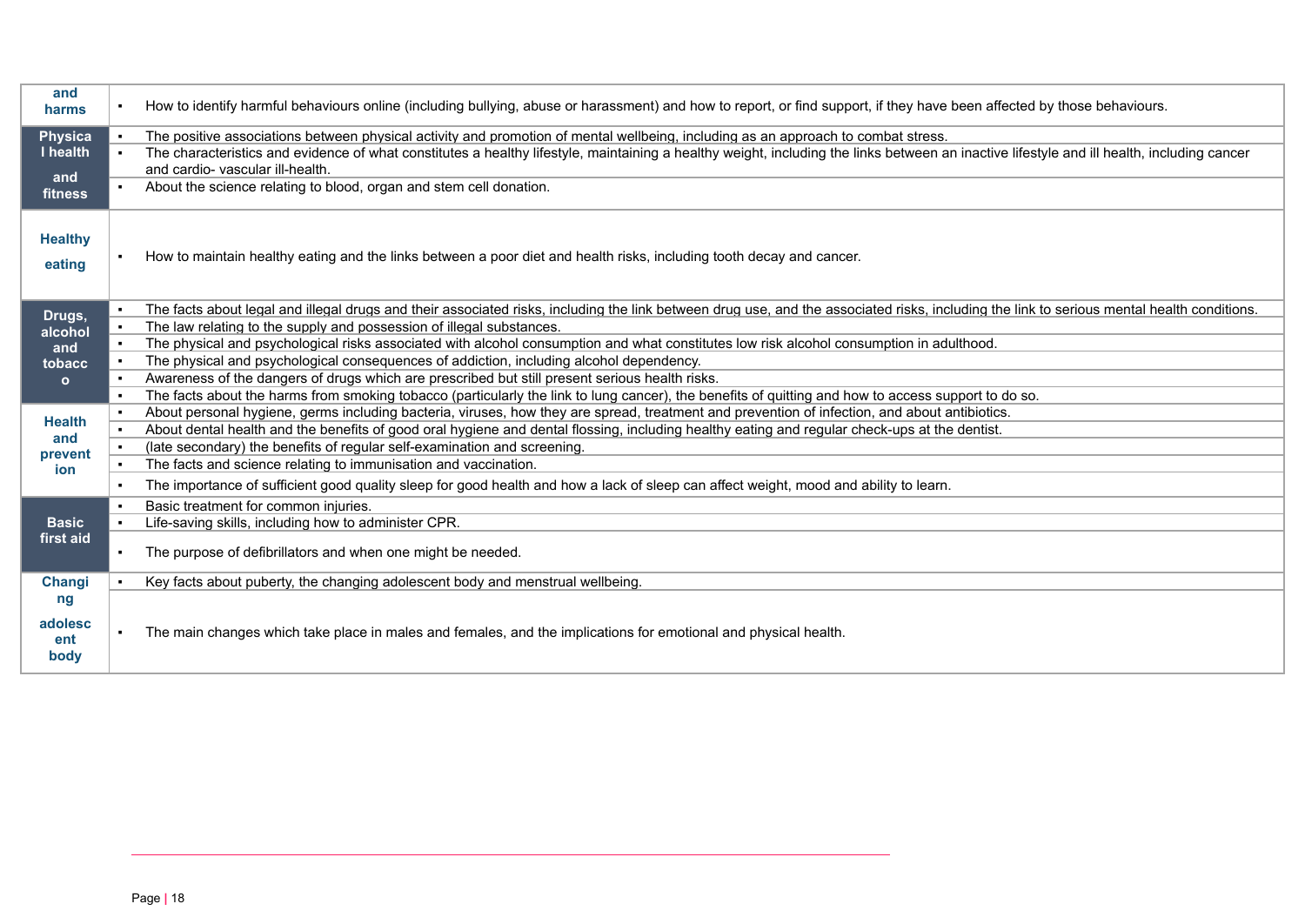<span id="page-18-0"></span>**Appendix 3: Parent form: withdrawal from sex education within RSHE**



| TO BE COMPLETED BY THE PARENT / CARER OR GUARDIAN                                 |                                                                              |                 |  |
|-----------------------------------------------------------------------------------|------------------------------------------------------------------------------|-----------------|--|
| Name of Child:                                                                    |                                                                              | Tutor<br>Group: |  |
| Name of Parent:                                                                   |                                                                              | Date:           |  |
| Reason for withdrawing from sex education within relationships and sex education: |                                                                              |                 |  |
|                                                                                   |                                                                              |                 |  |
|                                                                                   |                                                                              |                 |  |
|                                                                                   |                                                                              |                 |  |
|                                                                                   |                                                                              |                 |  |
|                                                                                   |                                                                              |                 |  |
| Any other information you would like the school to consider:                      |                                                                              |                 |  |
|                                                                                   |                                                                              |                 |  |
|                                                                                   |                                                                              |                 |  |
| Parent Signature:                                                                 |                                                                              |                 |  |
| TO BE COMPLETED BY THE SCHOOL - HEAD OF DEPARTMENT                                |                                                                              |                 |  |
| Notes from<br>discussions with<br>parents and<br>agreed actions<br>taken.         |                                                                              |                 |  |
| Agreed actions<br>from discussion<br>with parents.                                | sex education lessons, he/she will be working independently on  in classroom |                 |  |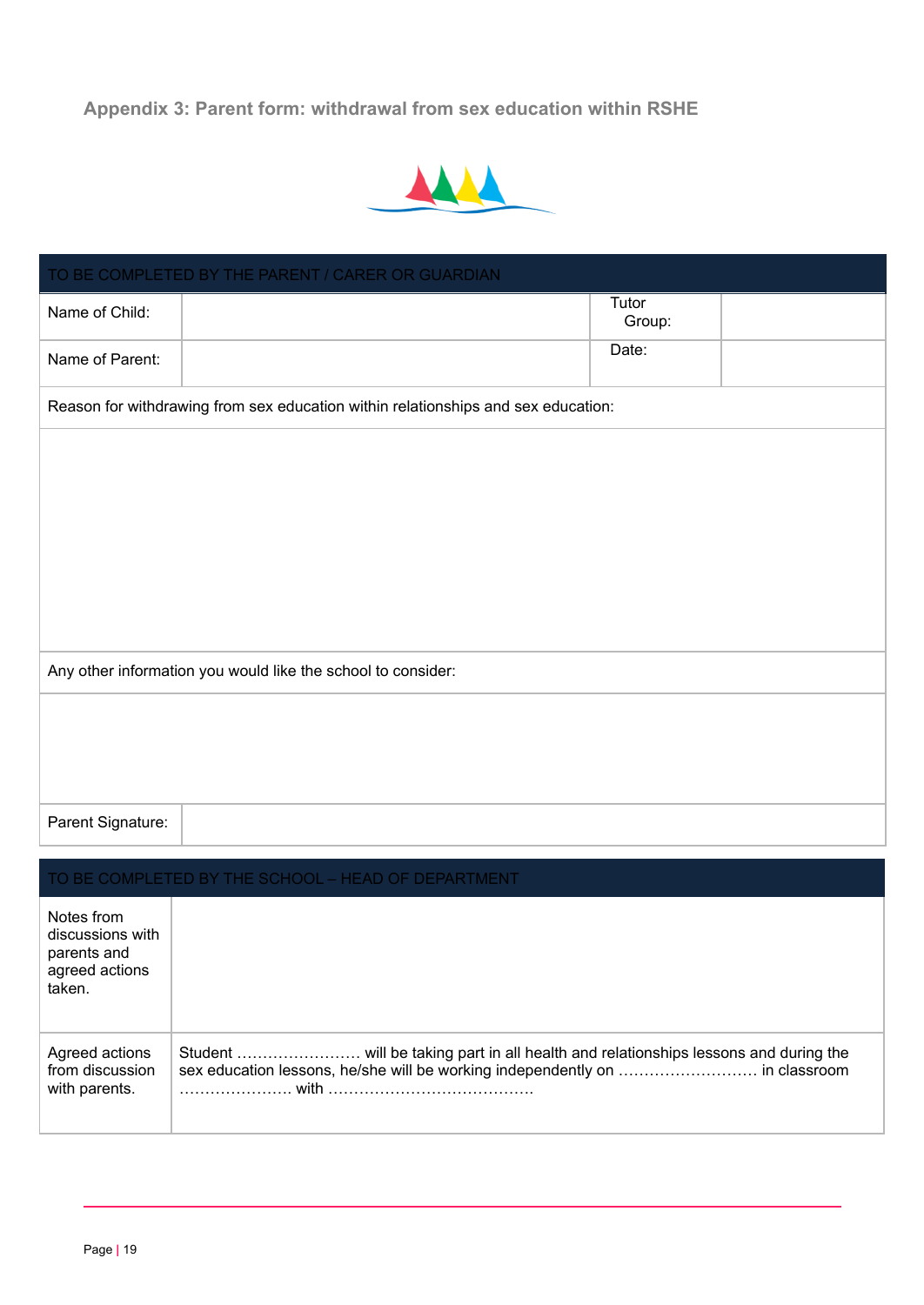<span id="page-19-0"></span>**Appendix 4: Sex Education in the National Curriculum for Science**

This sets out the sex education content within the programme of study (PoS) for science in the new National Curriculum (NC) at Key Stages 3 and in the GCSE subject content for single and combined science.

#### **What are schools required to teach?**

All secondary schools must teach the National Curriculum. Parents do not have a right to withdraw their child from this. Extracts from the National Curriculum (Science) and GCSE subject content:

*Key Stage 3* **-** Biology (statutory from Sep 2014)

Structure and function of living organisms.

Reproduction & Health.

- Reproduction in humans (as an example of a mammal), including the structure and function of the male and female reproductive systems, menstrual cycle (without details of hormones), gametes, fertilisation, gestation and birth, to include the effect of maternal lifestyle on the foetus through the placenta.
- The effects of recreational drugs (including substance misuse) on behaviour, health and life processes.
- Genetics and evolution Inheritance, chromosomes, DNA and genes.
- Heredity as the process by which genetic information is transmitted from one generation to the next.

#### Combined Science GCSE – Biology (for teaching from 2016)

**Cell Biology**: Growth and development of cells

- Explain the role of meiotic cell division in halving the chromosome number to form gametes.
- Health, disease and the development of medicines.
- Health and disease.
- Describe the relationship between health and disease.
- Describe different types of diseases (including communicable and non-communicable diseases).
- Describe the interactions between different types of disease.
- Explain how communicable diseases (caused by viruses, bacteria, protists and fungi) are spread in animals and plants.
- Describe a minimum of one common human infection, one plant disease and sexually transmitted infections in humans, including HIV/AIDS.
- Describe the non-specific defence systems of the human body against pathogens.
- Explain the role of the immune system of the human body in defence against disease.

#### **Antibodies**

- Describe how monoclonal antibodies are produced.
- Describe some of the ways in which monoclonal antibodies can be used.

#### **Treating, curing and preventing disease**

- Explain the use of vaccines and medicines in the prevention and treatment of disease.
- Describe the process of discovery and development of potential new medicines, including preclinical and clinical testing.